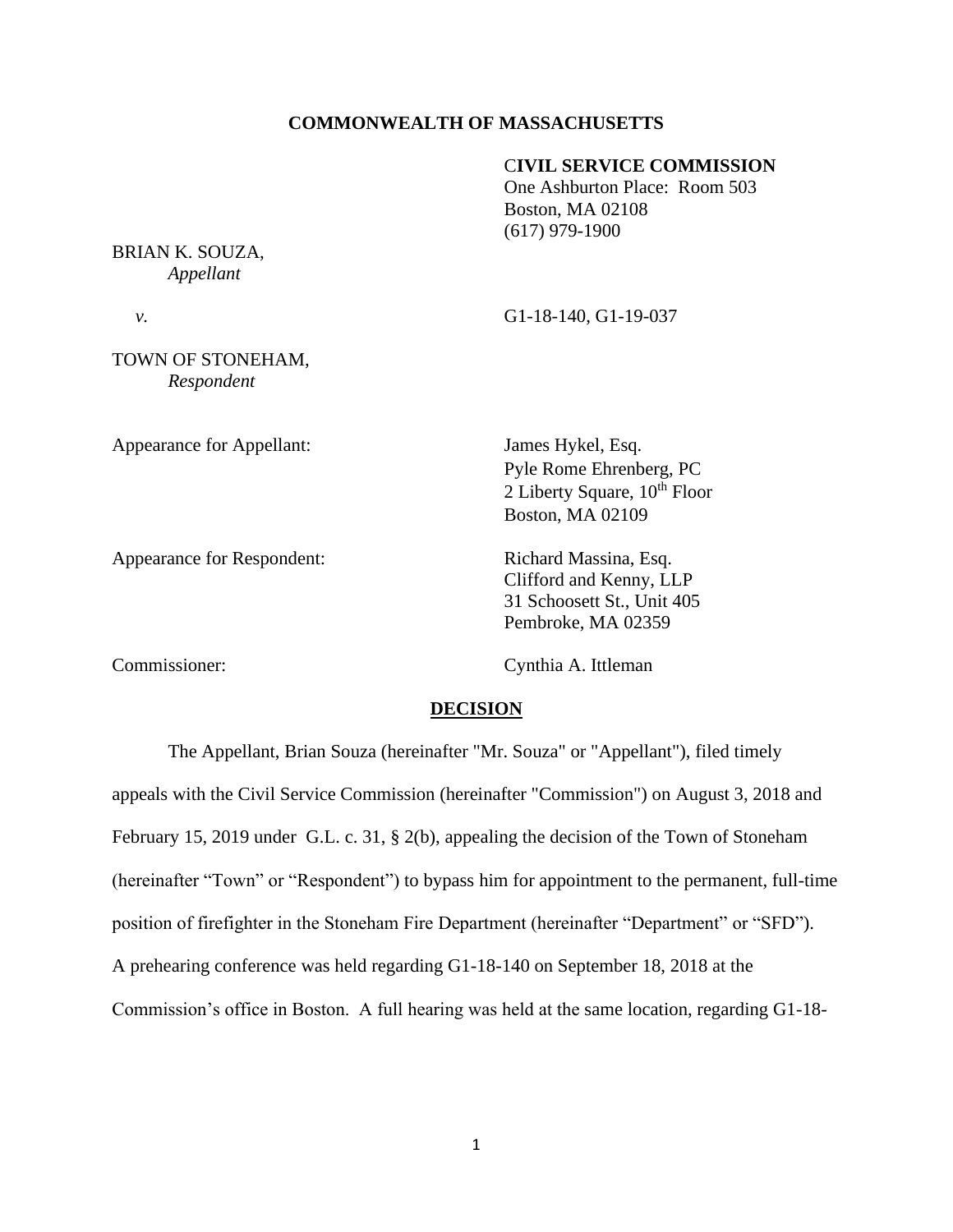140, on November 6, 2018.<sup>1</sup> A prehearing conference was held in the second appeal, regarding G1-19-037, on March 12, 2019. The parties agreed to consolidate these two appeals. A full hearing regarding G1-19-037 was held on May 2, 2019 also at the Commission's office in Boston. The hearings for both G1-18-140 and G1-19-037 were digitally recorded and copies of the recordings were sent to the parties.<sup>2</sup> For the reasons indicated below, the appeals are allowed.

# **FINDINGS OF FACT:**

Fifteen (15) exhibits were entered into evidence at the hearing regarding G1-18-140 and twenty-two (22) exhibits were entered into evidence at the hearing regarding G1-19-037. Based on the exhibits and the testimony of the following witnesses:

*Called by the Appointing Authority in both G1-18-140 and G1-19-037:*

■ Matthew Grafton, Stoneham Police Chief

*Called by the Appellant in both G1-18-140 and G1-19-037:*

■ Brian Souza (Appellant)

and taking administrative notice of all matters filed in the case; stipulations; pertinent statutes,

case law, regulations, rules, and policies; and reasonable inferences from the credible evidence; a

preponderance of the evidence establishes the following facts:

#### *Appeal Docketed as G1-18-140*

1. At the time of the Commission hearing, the Appellant resided in Stoneham,

<sup>1</sup> The Standard Adjudicatory Rules of Practice and Procedure, 801 CMR ss. 1.00, *et seq*., apply to adjudications before the Commission with G.L. c. 31 or any Commission rules taking precedence.

<sup>&</sup>lt;sup>2</sup> If there is a judicial appeal of the decision in either or both G1-18-140 and G1-19-037, the plaintiff in the judicial appeal would be obligated to supply the court with a transcript of this hearing to the extent that he/she wishes to challenge the decision as unsupported by the substantial evidence, arbitrary and capricious, or an abuse of discretion. In such cases, this digital recording sent to the parties should be used by the plaintiff in the judicial appeal to transcribe the recording into a written transcript.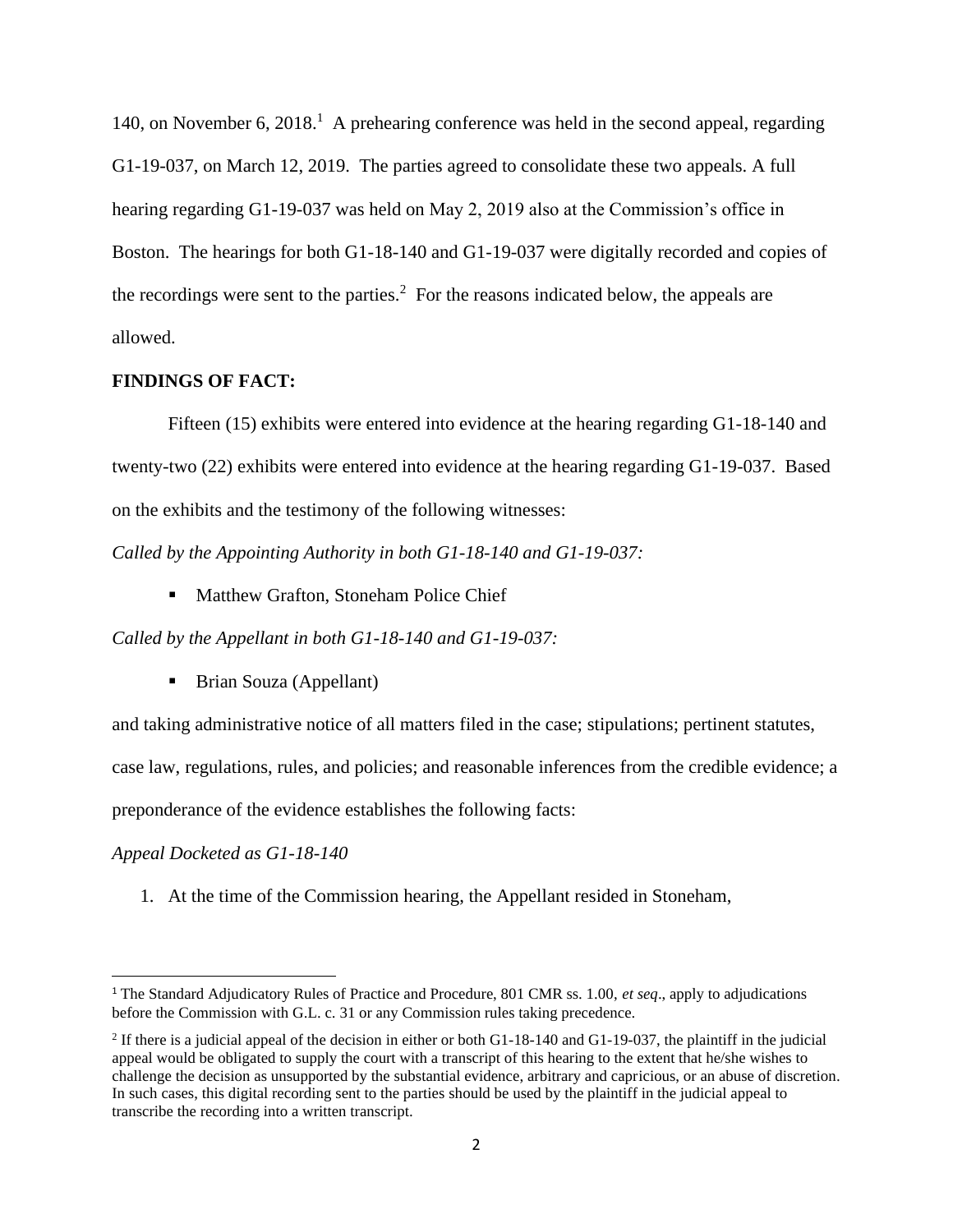Massachusetts. (Testimony of Appellant; Jt.Ex. 3)

- 2. At the age of 17, in 2005, the Appellant enlisted in the Marine Corps. Following active duty, the Appellant's service ended in 2011. (Testimony of Appellant; Jt.Ex. 3)
- 3. The Appellant was appointed to Presidential Support duty from 2006 to 2008. The purpose of this appointment was to be responsible for the safety of then-President Bush, and it entailed travel to different countries for private security details and being stationed at the White House. (Testimony of Souza)
- 4. The Appellant received the Good Conduct Medal from the Marine Corps for his service from 2006 to 2009 for "exemplary personal and professional conduct". (Jt.Ex. 11) During that same time period, the Appellant received a non-judicial punishment for putting a microwave oven from the common area of the barracks into his room until he was able to have his own microwave oven fixed. (Testimony of Souza; Jt.Exs. 3 and 11)
- 5. The non-judicial punishment included 45 days of extra military duty and restriction to his room. However, the Appellant was only required to serve two days before he discussed the matter with his commanding officer, who promptly removed the remaining restrictions. (Testimony of Souza)
- 6. The Appellant was deployed from September 2009 to May 2010 in Kuwait as a squad leader of twelve Marines. His assignment was to train foreign forces of between 200 to 1,000 people. (Testimony of Souza)
- 7. When the Appellant returned to the U.S. following deployment, he resided in California, where he met his now-former wife. (Testimony of Appellant)
- 8. The Appellant's marriage was troubled. In addition, in March 2011, while he lived in California, the Appellant's driver's license was temporarily suspended due to a charge of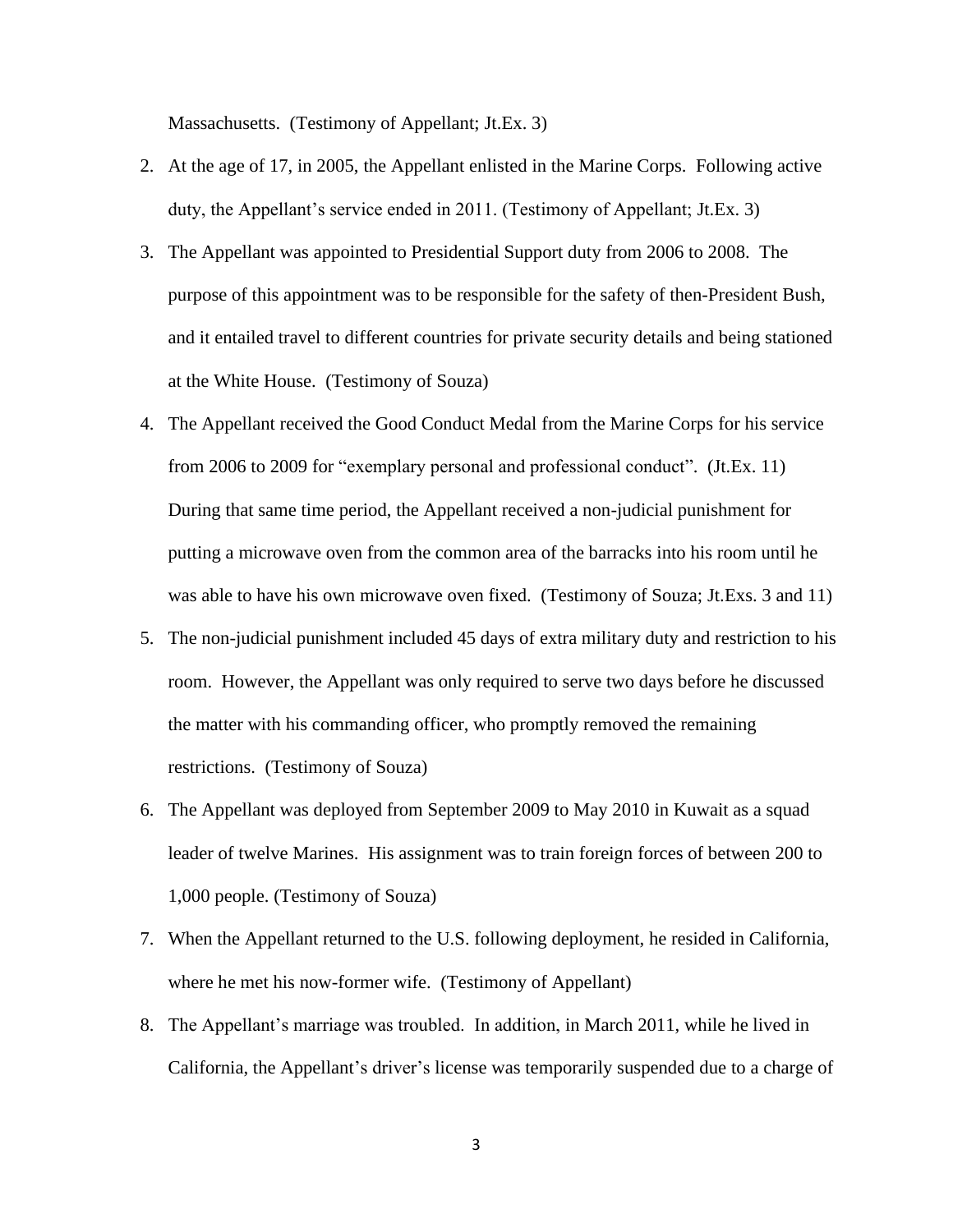Operating Under the Influence of alcohol.<sup>3</sup> In May 2011, the Appellant and his wife returned to Massachusetts. On or about June 10, 2011, the Appellant was arrested for assault and battery in connection with an argument with his then-wife. The case was dismissed (without prejudice) on November 16, 2011 when the Appellant's then-wife refused to testify. (Jt.Ex. 7) On or about October 14, 2013, the Appellant was involved in another argument with his then-wife and he was arrested and charged with assault and battery and intimidation of a witness, which charges were dismissed via nolle prosequi on December 2, 2013 when the Appellant's then-wife refused to testify. <sup>4</sup> The Appellant averred to the SFD interviewers and at the Commission hearing that his then-wife was untruthful in regard to both his 2011 and 2013 arrests. (Testimony of Appellant; Jt.Exs. 6 and 7)

- 9. The Appellant's father and others in his family have been employed by the Cambridge, Massachusetts Fire Department (CFD). In 2011, the Appellant applied for a firefighter position in CFD but then withdrew his application. He was not disqualified as a candidate at the CFD. (Testimony of Appellant; Jt.Ex. 5)
- 10. In 2011 and 2012, the Appellant was enrolled at Bunker Hill Community College (BHCC) focusing on fire service. The courses he took included Principles of Fire Safety,

<sup>&</sup>lt;sup>3</sup> The Appellant asserts that the California OUI charge against him was not the same as it is in Massachusetts in that a person so charged can instead be found responsible for a lesser included offense. The evidence in the record in this regard is inconclusive. Further, while the nature of the California charge may be different than the OUI statute in Massachusetts, the end result was that the Appellant lost his license, just as someone charged with an OUI under Massachusetts law may also lose their license.

<sup>4</sup> The application for criminal complaint indicates that the police officer who filed it noted, "[t]he undersigned alleges the following as a … partial statement of the factual basis for the offense(s) for which a criminal complaint is sought". (Jt.Ex. 6)(emphasis added). Indeed, the police application for criminal complaint makes no mention of the Appellant's statements and the Assistant District Attorney's response to discovery indicated that the prosecution was "not in possession of any written or recorded statements of the defendant". Id. I note that a preliminary court document in the 2013 case ordered the Appellant not to commit a crime during the proceedings and not to possess firearms or dangerous weapons but it did not order the Appellant to avoid all contact with his then-wife. Id.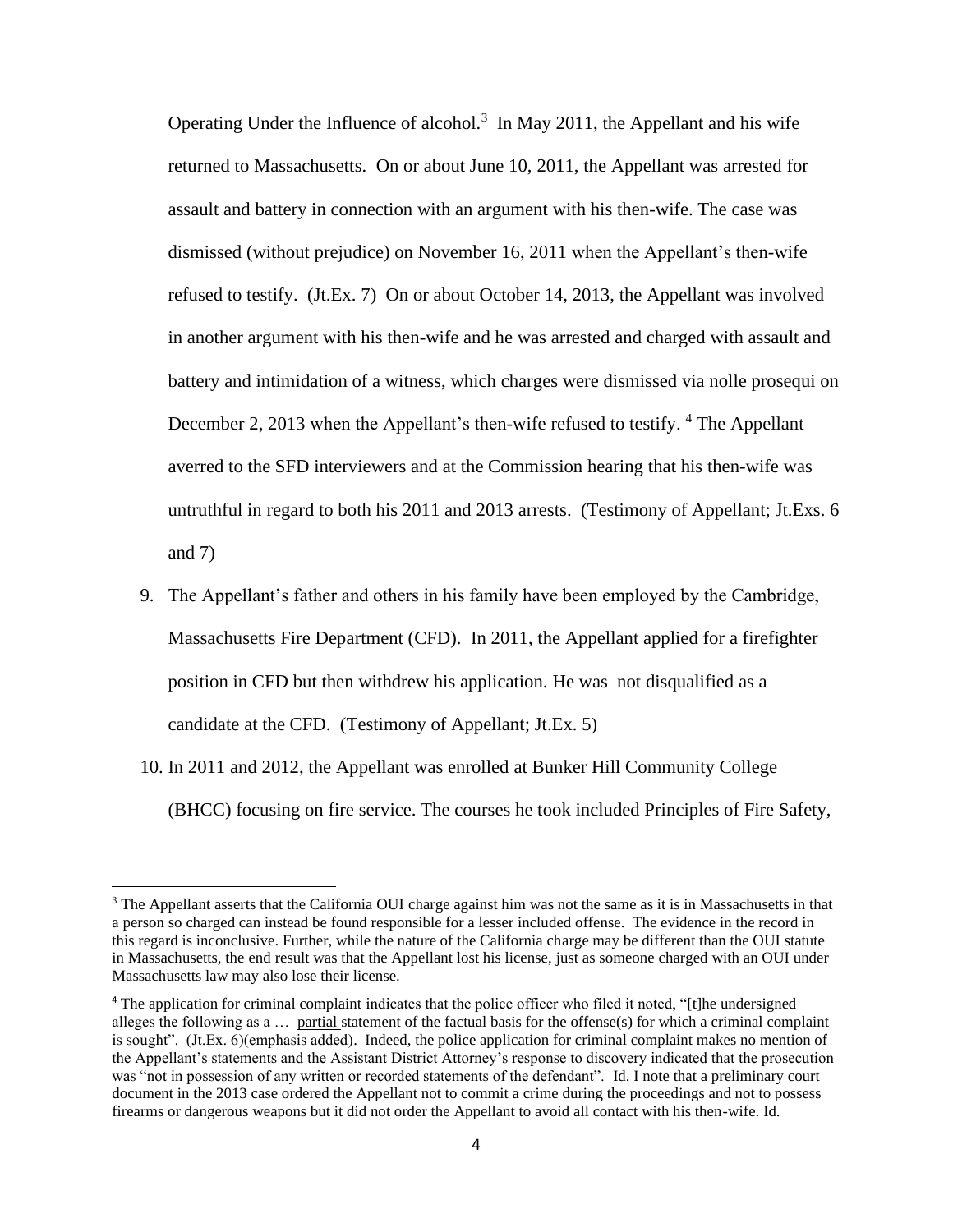Hazardous Material Chemistry, Fire Prevention, Fire Protection Hydraulics, Fire Protection Systems, and Fire Behavior and he obtained his EMT certificate. These courses supplemented the fire and hazmat-related training the Appellant received while in the Marines. The Appellant has also earned certificates in a number of related FEMA and Red Cross courses. (Testimony of Appellant; Jt.Ex. 10) The Appellant did not graduate from BHCC. (Jt.Ex. 3)

- 11. The Appellant and his then-wife separated in January 2014 and divorced in October 2014. Thereafter, the Appellant changed his life style, significantly reducing his alcohol consumption. (Testimony of Appellant)
- 12. The Appellant has been working at Pest Control since 2011 and has been promoted to Heat Supervisor. (Testimony of Appellant)
- 13. Since 2012, the Appellant has been in the Marines Reserves and he is now a Sergeant in the Reserves who is responsible for training and mentoring junior Marines. At or about the time of the hearing in this case, the Appellant had also been selected as the Noncommissioned Officer for the quarter for his regiment. (Testimony of Souza; Jt.Exs. 5 and 11)
- 14. In or about April 2016, the Appellant, a disabled veteran, took and passed the firefighter civil service exam. (Prehearing Stipulations)
- 15. In response to its request to the state's Human Resources Division (HRD), the Town received certification 05473 to pursue the hiring process to fill two vacancies in the Department. The Appellant's name appeared first on this certification and he signed it. (Testimony of Souza; Jt.Ex. 1)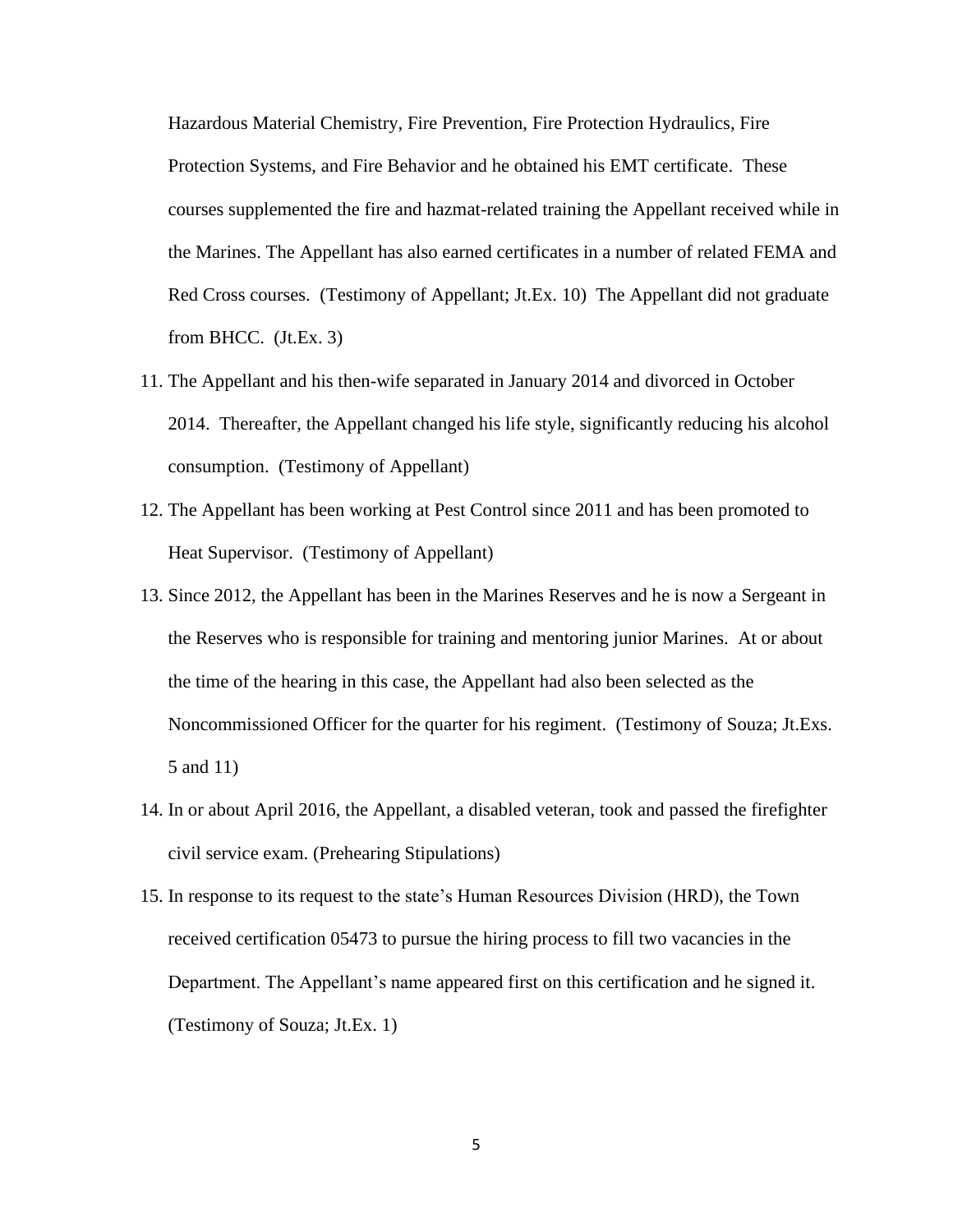16. The Appellant obtained and completed an application for the firefighter position at SFD

on June 4, 2018. (Jt.Ex. 3)

17. The application section pertaining to criminal records states, in part,

"With regard to questions contained in this section, under Massachusetts Law, you may answer 'no record' if:

- (1) You have never been arrested for violation of a criminal statute;
- (2) You have been arrested but have never been tried for a criminal offense;
- (3) You have been tried for a criminal offense but were not convicted;
- (4) You have a first conviction for an of the following misdemeanors:
	- (a) Drunkenness;
	- (b) Simple assault;
	- (c) Speeding;
	- (d) Minor traffic violation;
	- (e) Affray, or
	- (f) Disturbance of the peace;
- (5) You have not been convicted of a criminal offense within the **five years** before the date of this application and you have been convicted of misdemeanors where the date of conviction or the termination of incarceration, if any, occurred more than five years before the date of this application;
- (6) You have felony or misdemeanor convictions which have been sealed pursuant to Massachusetts Law; or
- (7) You have juvenile delinquency or child in need of services complaints which were not transferred to the Superior Court for prosecution.
- a. Record Yes No
- b. Have you been convicted of a misdemeanor offense within the last 5 years other than he first conviction for drunkenness, simple assault, speeding, minor traffic violations, affray or disturbance of the peace? Yes \_\_ No \_\_
- c. Were convicted of a misdemeanor (other than first conviction for drunkenness, simple assault, speeding, minor traffic violations, affray, or disturbance of the peace) more than 5 years ago which resulted in a jail sentence from which you were released within the last 5 years? Yes  $\_\_$  $No$
- d. If your answer to any of the three preceding questions (a. b. or c.) is yes, please describe …." (R.Ex. 3)(emphasis in original)

The Appellant answered "no" to these questions. (Jt.Ex. 3)

18. The employment section of the application asked if the candidate has ever been accused

of stealing from an employer and has been disciplined by an employer. Treating his

service in the Marines as an employer, the Appellant answered "yes" — adding in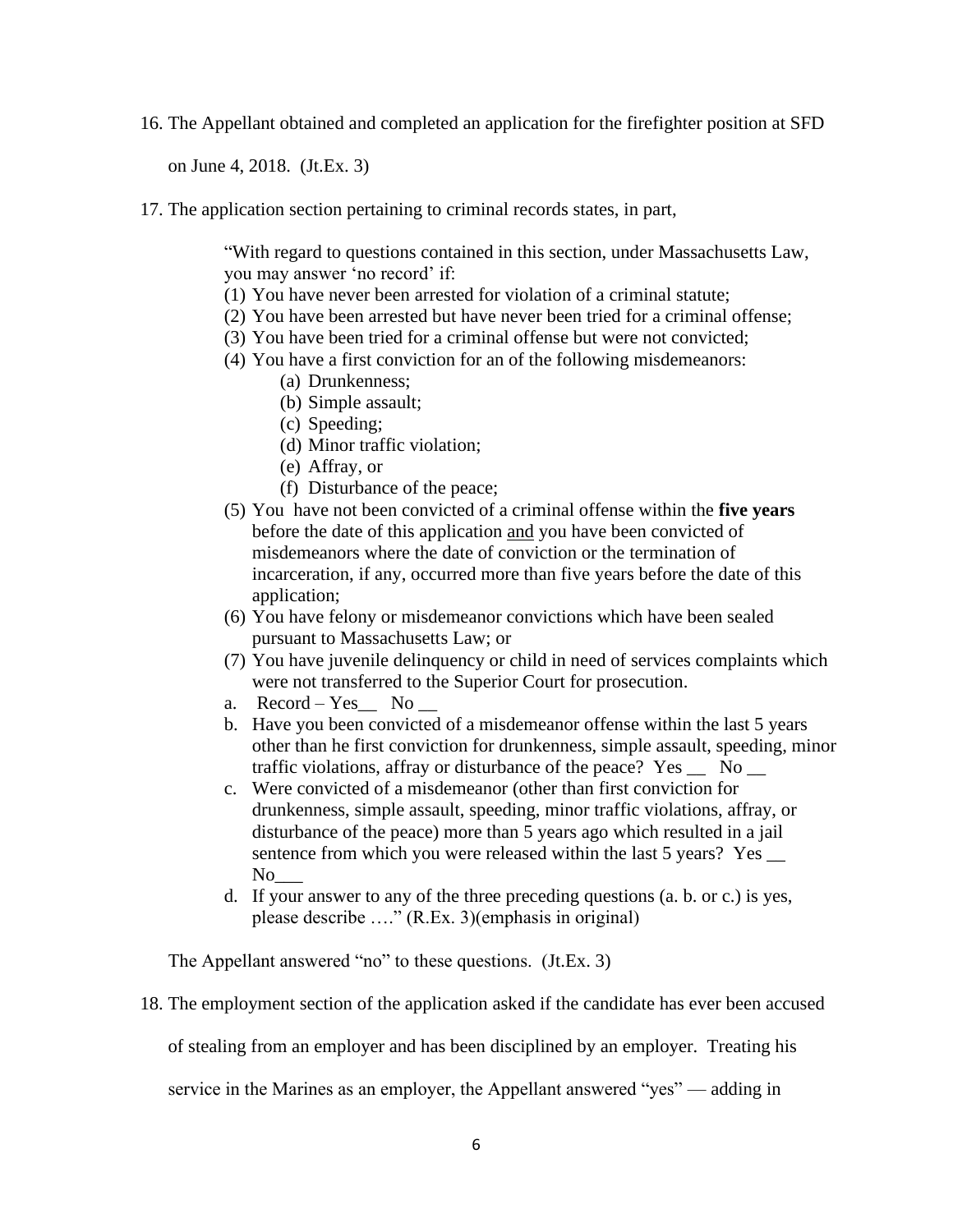response to both questions that he had received a non-judicial punishment in 2008. (R.Ex. 3)

- 19. The application also asked if any disciplinary action had been taken against the candidate in the military. The Appellant wrote that he had received a non-judicial punishment ("Article 121 (Larceny)") in 2008. (Jt.Ex. 3)
- 20. In response to a question asking if the applicant has ever been or was currently the subject of a petition for a domestic abuse restraining order under c. 209A "or other abuse prevention statutes …", the Appellant answered "yes", in Cambridge on October 15, 2013. (Jt.Ex. 3) There is no reference to a G.L. c. 209A (or related statute) civil domestic abuse restraining order in the court records in Jt.Ex. 6 regarding the Appellant's 2013 arrest. However, on Oct. 15, 2013, as part of the court's order regarding the Appellant's bail and/or release pending trial, the Appellant was ordered, among other things, to avoid contact with his then-wife. One month later, on November 19, 2013, the order requiring the Appellant to avoid contact with the Appellant's then-wife was ended by the court. The court records in Jt.Ex. 7, regarding the Appellant's 2011 arrest, explicitly state that the Appellant's then-wife was advised of the ability to request a restraining order and she declined to do so. (Jt.Exs. 6 and 7)
- 21. The section of the application regarding candidates' drivers records states, "**Driving Record – Applicants will be required to provide their Public Driving Record**."

 $(Jt.Exs. 5, 13 and 14)$ (emphasis in original)<sup>5</sup>

<sup>&</sup>lt;sup>5</sup> It is unclear if the drivers records that Chief Grafton reviewed during the hiring process were the records provided by the Appellant and the two candidates who bypassed him (Candidates A and B) or if he or the Town's Human Resources office also obtained the candidates' drivers records from the RMV.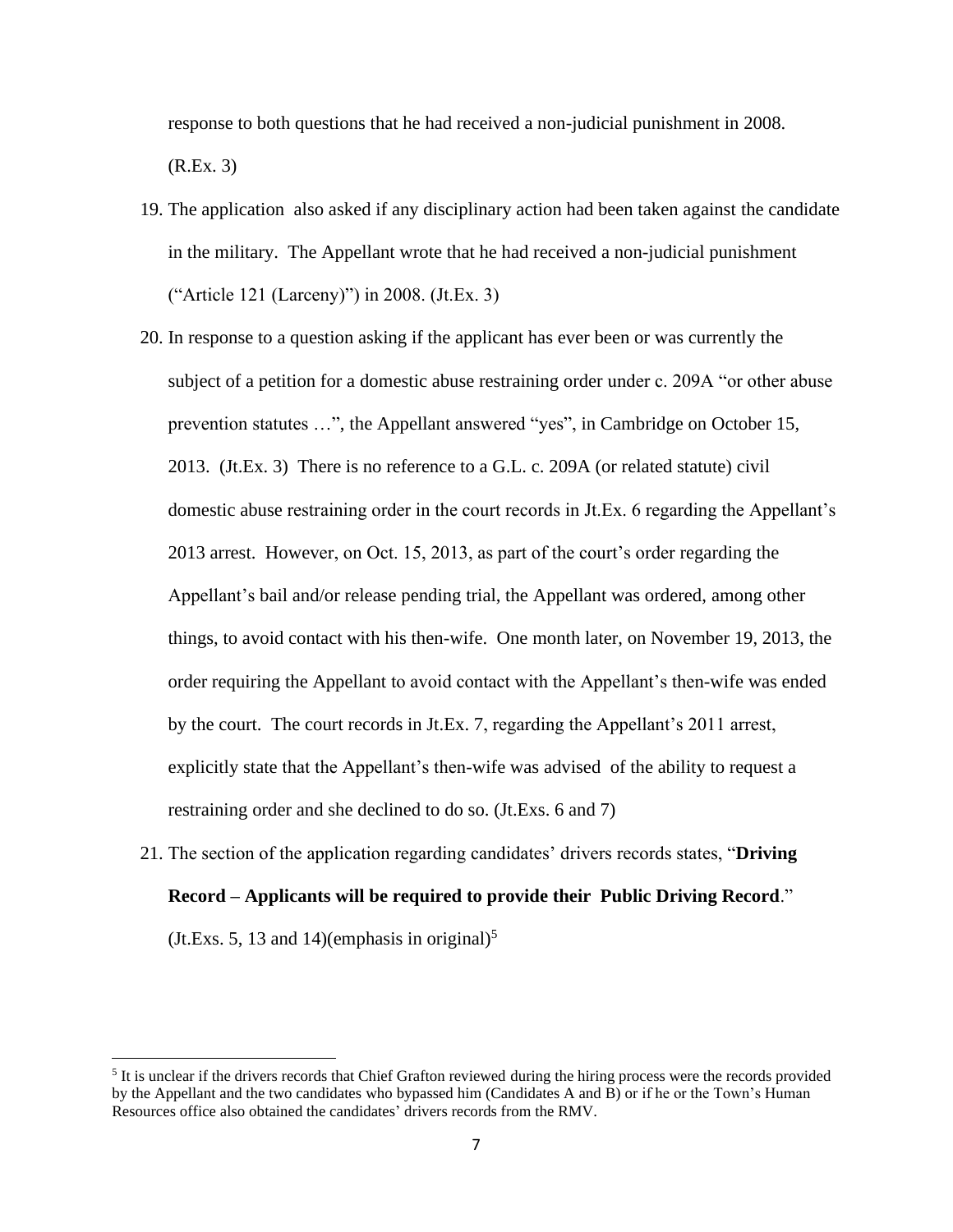- 22. In response to application questions regarding the candidate's driver record, the Appellant wrote that his license had been suspended for an OUI in March 2011 and that he had been involved in five (5) surchargeable car accidents; one in 2004, two in 2005, one in 2013 and one in 2015. (Jt.Exs. 3 and 8)
- 23. In response to the application question asking if the candidate had been denied a license to carry a firearm (LTC), the Appellant wrote that the Stoneham Police Department ("SPD") had denied his LTC application on February 23, 2017 "because of arrests for Domestic Assault & Battery". (Jt.Ex. 3)
- 24. The Appellant was interviewed for the firefighter position on June 8, 2018 by Chief Grafton, Human Resources Director Donna Gaffney, Captain James Marshal, and Captain Al Minotti. ((Jt.Ex. 5)
- 25. At the time of the hearing in the appeal for docket number G1-18-140, Chief Grafton had worked with four different appointing authorities (Town Administrators). (Testimony of Grafton)
- 26. At the Appellant's interview, the Appellant gave the interviewers documents relating to his 2011 and 2013 arrests and his military discipline in 2008. (Testimony of Grafton; Jt.Exs. 5, 6 and 7) The interviewers took notes about the interview, which notes are included in the record. (Jt.Ex. 5)
- 27. Chief Grafton's interview notes for the Appellant state that the Appellant had an "excellent" appearance, was "well spoken" and had a "great interview." He noted that the Appellant discussed his troubled marriage from 2011 to 2014, he disclosed all of the court documents about his arrests and he stated that he had grown up since that time period. (Jt.Ex. 5)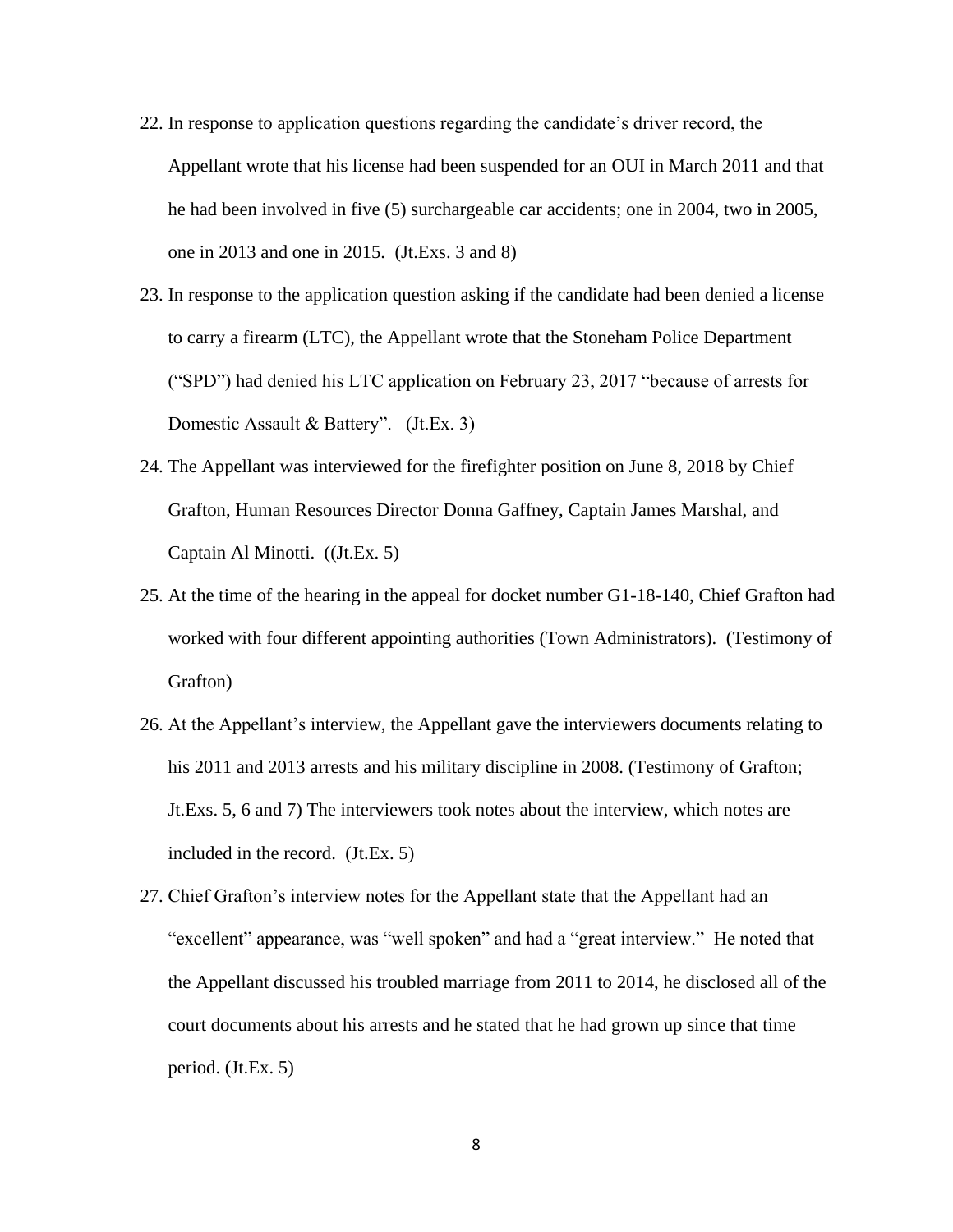- 28. In response to interview questions, Chief Grafton wrote that the Appellant addressed the OUI and allegations of domestic assault. (Jt.Ex. 5) Regarding the OUI, Chief Grafton noted that the Appellant described it as a "wet" OUI, which was less serious in California than in Massachusetts.<sup>6</sup> (Testimony of Grafton; Jt.Ex. 5) No one was injured as a result of the OUI. (Testimony of Appellant)
- 29. Chief Grafton vaguely recalled that the Appellant described his alleged larceny in the military as exchanging a broken microwave oven for one that was working, which led to a non-judicial punishment. Although Chief Grafton did not know what a non-judicial punishment was, he recalled that he found that the microwave incident was not as serious as it sounded on paper. (Testimony of Grafton)
- 30. Regarding the domestic assault allegations against the Appellant, Chief Grafton wrote in his notes regarding the Appellant's interview that the Appellant had been in a bad relationship with his wife and that the charges were dropped. Similarly, Capt. Minotti's notes from the Appellant's interview stated that the Appellant had been in a "bad marriage". Ms. Gaffney's notes of the Appellant's interview state that the Appellant told the interviewers that he had only been "arguing" with his then-wife. (Jt.Ex. 5)
- 31. With respect to the interview question asking candidates about integrity, Chief Grafton wrote that the Appellant acknowledged that it is important for firefighters because they are required to go into peoples' homes and that in his work since 2011 at a pest control company he too was entrusted to enter peoples' homes. (Jt.Ex. 5)
- 32. Asked at the Commission hearing about the Appellant's good judgment under stress, Chief Grafton stated that he believed that someone who has served in the Marines, like

<sup>&</sup>lt;sup>6</sup> The California OUI statute may provide for a disposition akin to reckless driving although there is insufficient evidence in the record in this regard.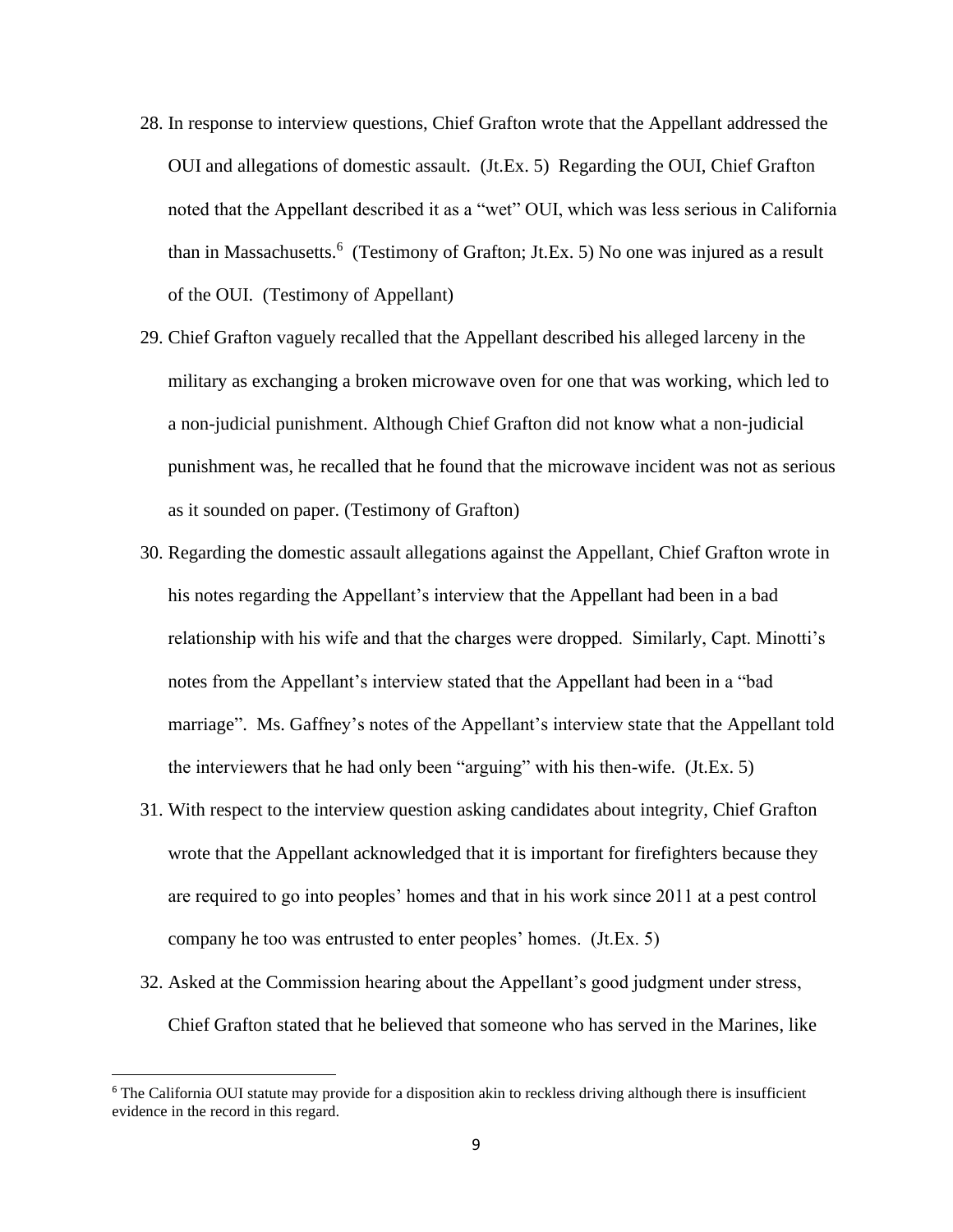the Appellant, should be able to exercise good judgment under stress. (Testimony of Grafton)

- 33. Chief Grafton reviewed the Appellant's driving record, which record is dated June 3, 2018, five (5) day prior to the Appellant's interview. The Chief considered the Appellant's 2015 surchargeable accident and failure to obey a sign on the Mass. Turnpike in 2013. He did not consider as recent motor vehicle related infractions events more than five (5) years old, including the Appellant's 2011 OUI. (Testimony of Grafton; Jt.Ex. 8)
- 34. Also on the Appellant's driving record is a 2012 speeding violation, a 2012 inspection sticker infraction, a 2011 inspection sticker infraction, and payment defaults in 2012 and 2014 (both of which were paid within the prescribed period). (Jt.Ex. 8)
- 35. The interviewers did not score or rank the candidates they interviewed. (Testimony of Grafton)<sup>7</sup>
- 36. After the Appellant's June 8, 2018 interview, the interviewers agreed that the Appellant had an excellent interview, he was well prepared, and he presented well. They also discussed the Appellant's arrests, his driving record, and the microwave problem the Appellant had while he was in the Marines. The interviewers recommended that the appointing authority hire the Appellant. The appointing authority was then-Town Administrator Thomas Younger. (Testimony of Grafton)
- 37. On June 21, 2018, nearly two weeks after the Appellant's interview, Capt. Marshall called the Appellant's references and nothing of concern arose. (Testimony of Grafton;

<sup>&</sup>lt;sup>7</sup> Although the Appellant asserts that the four (4) candidates who were interviewed were asked different questions, I find that the only information in the record about this is that one other candidate (Candidate B) was asked 20 question and the Appellant was asked 17. The three (3) questions that the interviewers did not ask the Appellant were what are your hobbies, what has been your favorite job, and if the candidate would still be interested in the position if he knew that the job required a EMT license. I do not find these three (3) questions and their answers had a disparate effect on the Appellant's candidacy.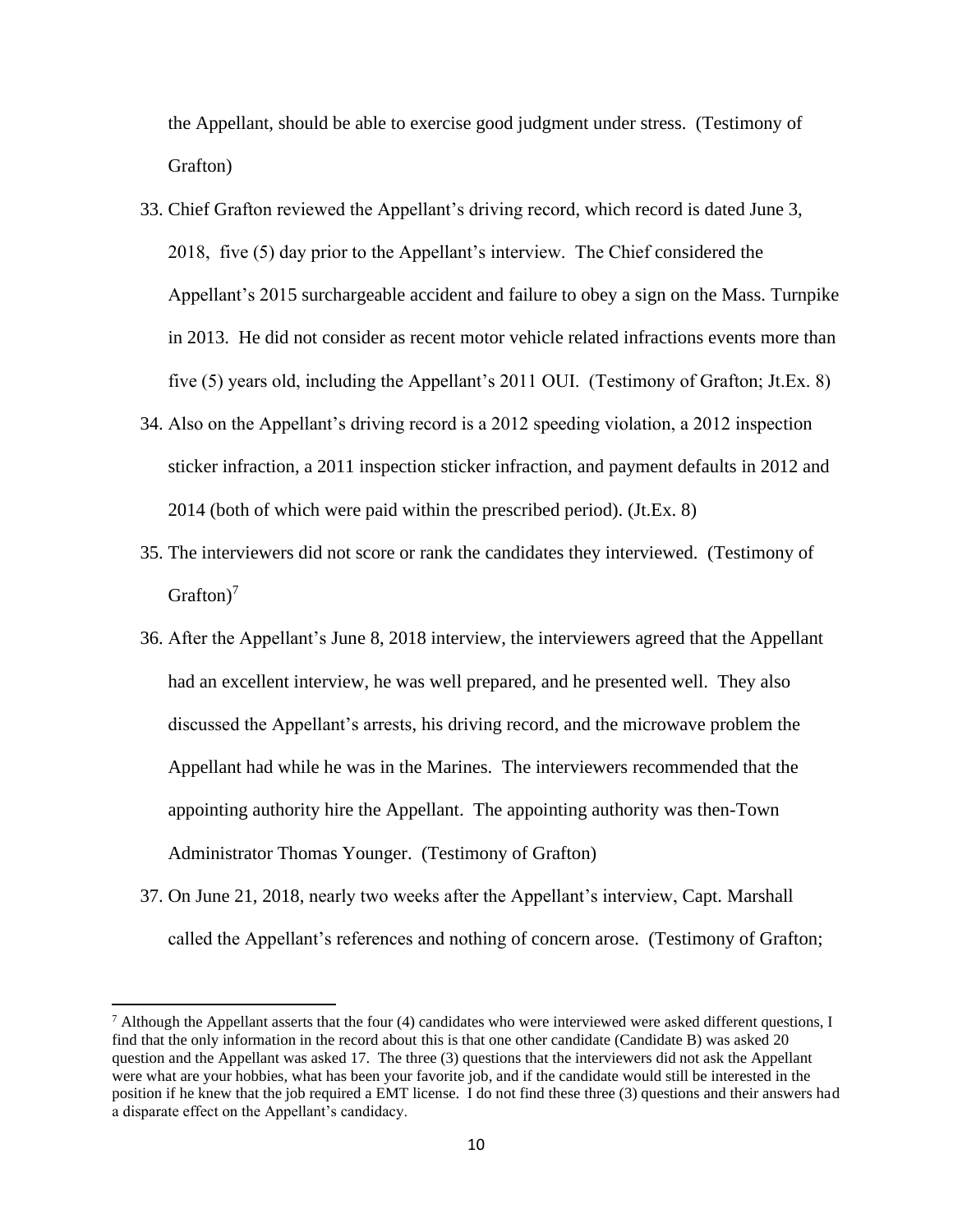Jt.Ex. 5)

- 38. After the Appellant's interview and after Capt. Marshall checked the Appellant's references, Ms. Gaffney conducted a criminal record check on the Appellant, in which she found no new information in addition to the information that the Appellant had given the interviewers. (Testimony of Grafton) There is no indication in the record that the Town or the Department provided the Appellant with a copy of his criminal record, as required by G.L. c. 6, § 171A.
- 39. Chief Grafton believed that the steps in the hiring process began with interviews, which were followed by various steps in the following order: reference checks by the SFD, criminal record checks by the Town Human Resources staff, a candidate's medical exam, a candidate's psychological exam, and then issuance of a conditional offer of employment to the candidate. Chief Grafton believed that this process may be changing. (Testimony of Grafton)
- 40. Chief Grafton would speak with Town Administrator Younger at various unspecified times. The Chief picked up his mail near the Town Administrator's office. At some point during the hiring process, Chief Grafton recommended to Town Administrator Younger that he hire the Appellant. At an unspecified time thereafter, Mr. Younger told Chief Grafton to "take a better look" at the Appellant. Thereafter, Chief Grafton did not give the Appellant a conditional offer. (Testimony of Grafton) There is insufficient evidence in the record to establish that Mr. Younger saw the Appellant's application as well as the selected candidates' application and records. It is unclear whether Mr. Younger reviewed the Appellant's application and the applications and records of the candidates who bypassed the Appellant.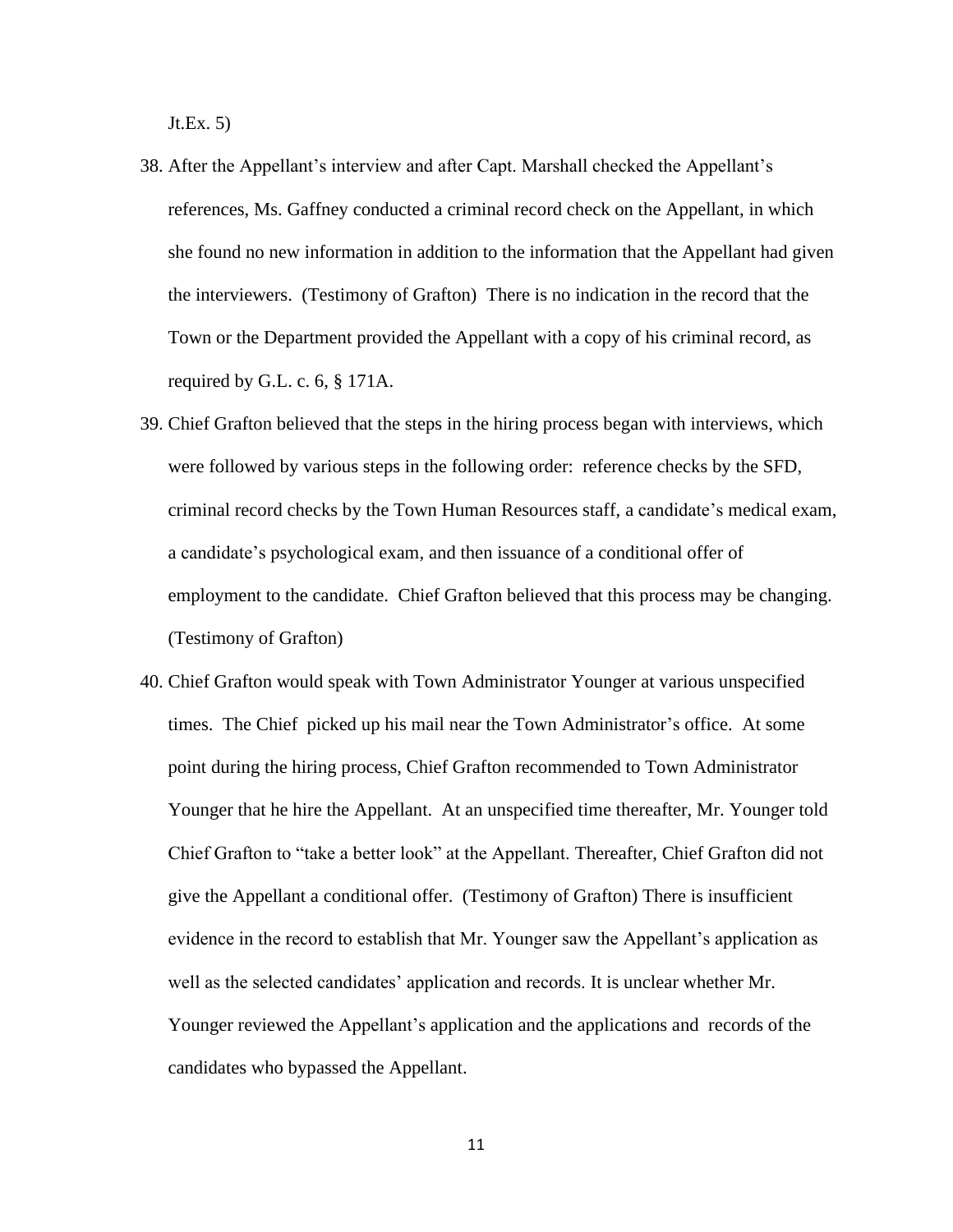- 41. In response to Mr. Younger's brief statement to Chief Grafton to "take a better look" at the Appellant's candidacy, Chief Grafton went to court to obtain copies of the court documents related to the Appellant's arrests. The documents that Chief Grafton obtained were the same as those provided by the Appellant at his interview. (Testimony of Grafton)
- 42. Thereafter, Chief Grafton observed, "well, the Town Administrator is the appointing authority and basically it was a no go on [the Appellant] at that point. He wouldn't hire him and I knew that." (Testimony of Grafton)
- 43. Chief Grafton had input into the bypass letter that was sent to the Appellant, which information he provided to the town attorneys. (Testimony of Grafton) Mr. Younger, the Town Administrator signed the bypass letter. (Jt.Ex. 2) The Appellant was bypassed by Candidates A and B. (Jt.Ex.2; Stipulation)
- 44. The bypass letter is dated July 26, 2018 and states that the Appellant has a "very extensive and concerning driving record history" from 2004 to 2015; he was arrested in 2011 and 2013 and charged with assault and battery on his wife as alleged in police reports and in the 2013 incident he was also charged with intimidation of a witness; he received a non-judicial punishment for larceny in the military for stealing a microwave oven; he was denied an LTC by the Stoneham Police Department; and he was "disqualified from consideration" by the Cambridge Fire Department. (Jt.Ex. 2)
- 45. The bypass letter indicated that two (2) candidates ranked below the Appellant on the Certification were hired for the following reasons:

Candidate  $A$  – he is an EMT (like the Appellant); he is a Lieutenant on the Stoneham Fire Auxiliary; he teaches boy scouts about fire service; he works for a fire protection systems company; he has certificates in a number of related areas; has a Bachelor's degree in Marketing; positive references; an "extraordinary interview"; and a "clean criminal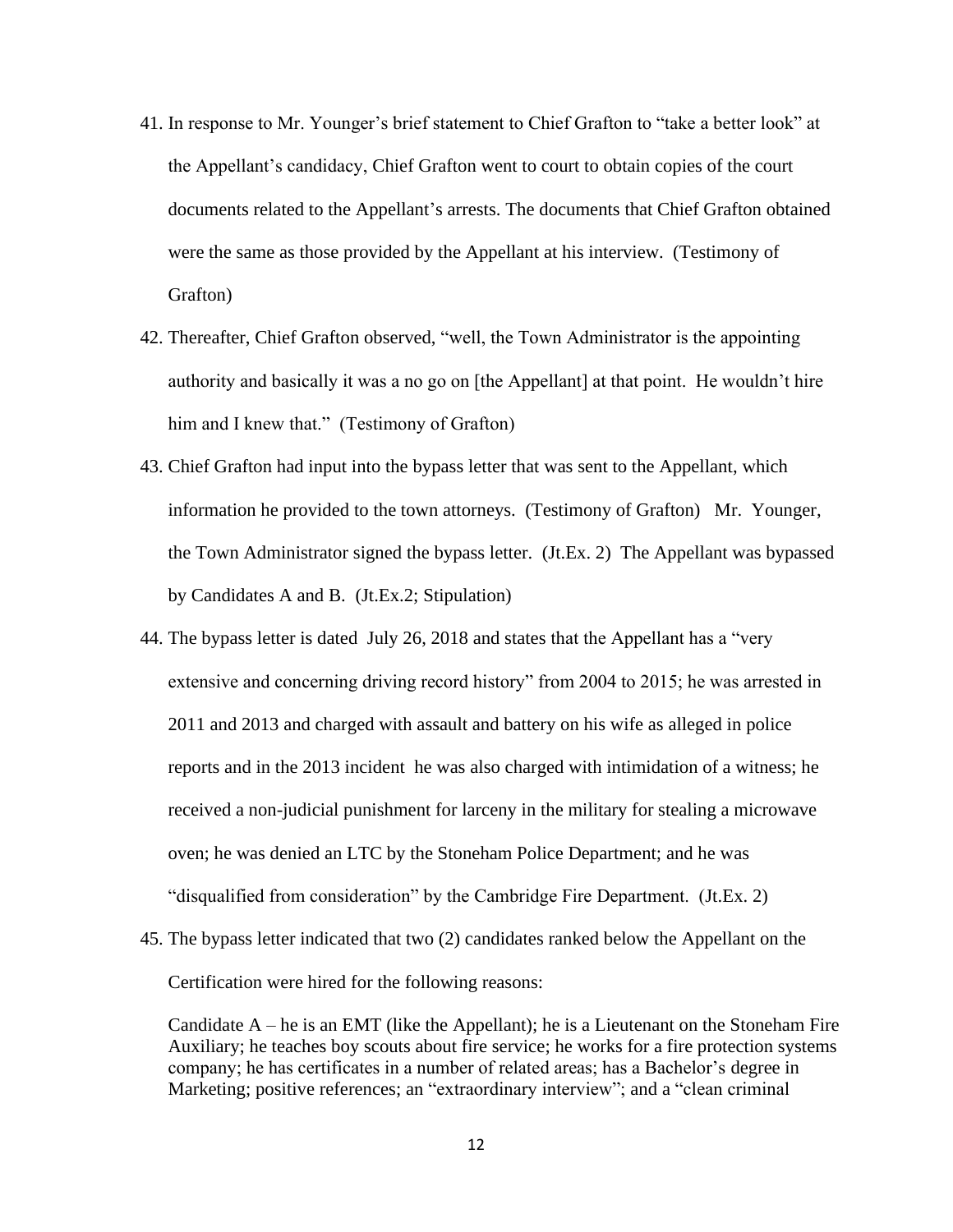record". However, the bypass letter makes no mention of Candidate A's driving record; and

Candidate  $B$  – he is a veteran who was a military police officer; he has a work history and references showing that he is a "dependable, reliable and dedicated team player"; his interview was "excellent"; he showed a "great deal of integrity in both the interview process and during the background check"; and he has an "excellent driving record" and "clean criminal record". (Jt.Ex. 2)

- 46. Mr. Younger did not appear and testify at the Commission hearing regarding the manner in which he decided to bypass the Appellant and hire Candidates A and B. Nor did any successor appointing authority. In addition, there is no indication in the record that Mr. Younger either reviewed the interviewers' notes of the candidates' interviews or that he discussed the candidates' interview performances with the Respondent's sole witness - Chief Grafton. (Administrative Notice) Consequently, Mr. Younger' assertions in the bypass letter sent to the Appellant asserting that Candidate A had an "extraordinary interview" and that Candidate B exhibited had an "excellent" interview are unsupported.  $(Jt.Ex. 2)$
- 47. Chief Grafton was the only member of the interview panel and the Town who testified at the Commission hearing even though he is not the appointing authority for the Town.

(Administrative Notice)

48. The bypass letter does not indicate that:

in his application, Candidate A refused to authorize the SFD to contact 3 of his 5 prior employers;

Candidate A's position at a private fire protection business is in sales;

Candidate A stated in his application that he has no criminal record but there is no document in the record indicating that the SFD checked the appropriate criminal record authority to verify his statement; and

Candidate A noted in his application that he received a "written notice" for speeding in 2016. In addition, although Candidate A's application indicates that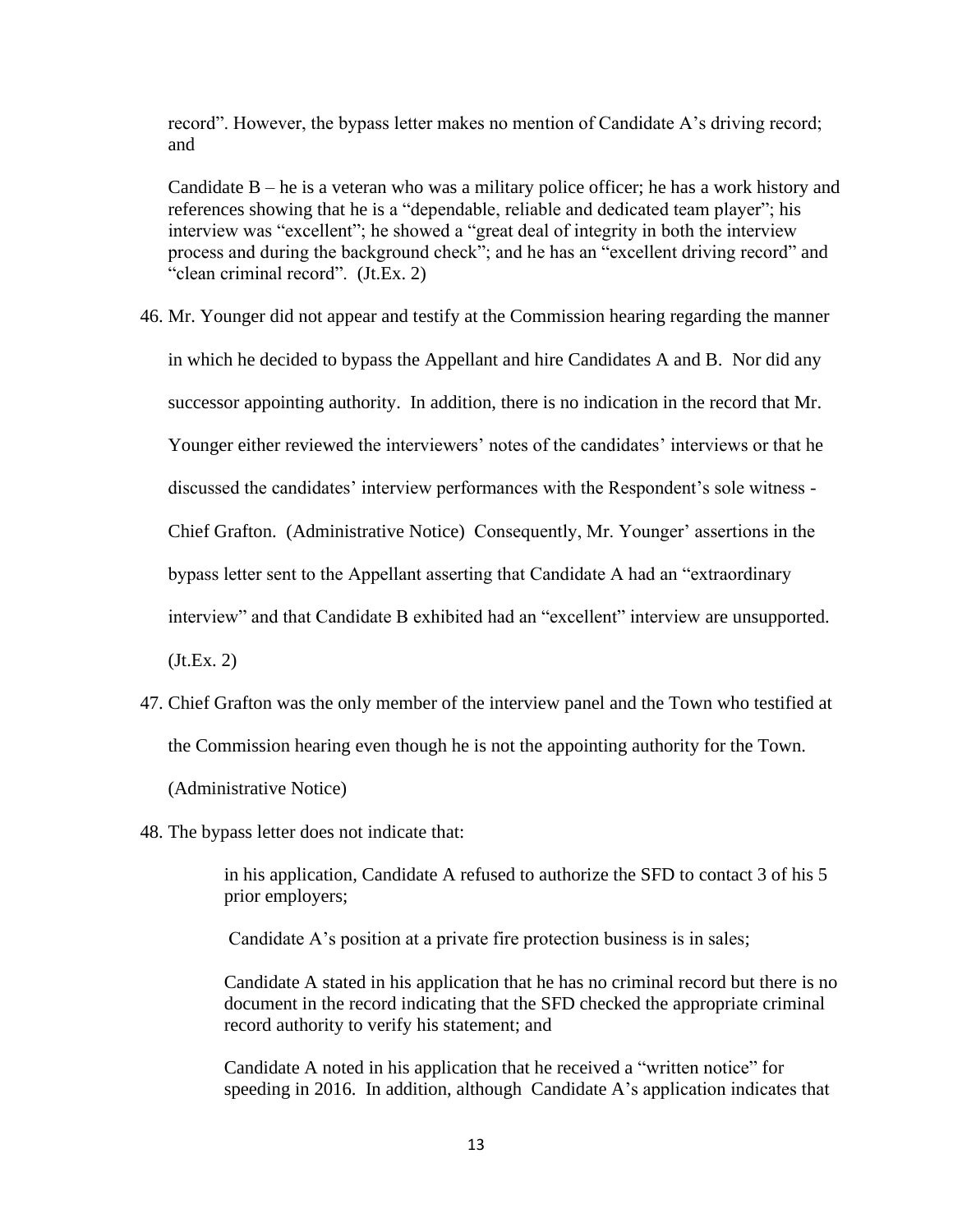he has a license to drive a car, owns or has access to a car and has had no accidents, the driver's record in evidence is only for a motorcycle license that expired at or around the time that he completed his SFD application, for which no violations are indicated. (Jt.Exs. 2 and 14)

## 49. The bypass letter does not indicate that:

Candidate B's application indicates that he has a license to drive a car, owns or has access to a car, and has had one accident. There is no indication whether Candidate B was found responsible for the accident. Like Candidate A, the driver's record in evidence for Candidate B is only for a motorcycle license that expired at or around the time that he completed his SFD application, for which no violations are indicated. In addition, Candidate B's car accident is not reflected on the driver's record that he provided;

Candidate B stated in his application that he has no criminal record but there is no document in the record indicating that the SFD checked the appropriate criminal record authority to verify the statement in his application; (Jt.Ex. 13)

Unlike the Appellant, Candidate B did not have an EMT license at the time of his application to the SFD. (Testimony of Grafton)

# *Appeal Docketed as G1-19-037*

50. At an unspecified time, Chief Grafton and Ms. Pettengill noticed that the Appellant's

name did not appear on Certification 05824, which was the second certification drawn

from the pertinent eligible list. The Town notified the state's Human Resources Division

(HRD) in this regard and the Appellant's name was placed on the Certification.

(Testimony of Grafton)

51. On November 6, 2018, the Appellant learned that a new certification, Certification 05824, was posted for the position of firefighter in Stoneham. (Testimony of Appellant)<sup>8</sup>

The Appellant was ranked first on this Certification. (Ex. 1)

<sup>8</sup> Certification 05824 was issued from the same eligibility list from which Certification 05473 was issued regarding case no. G1-18-140.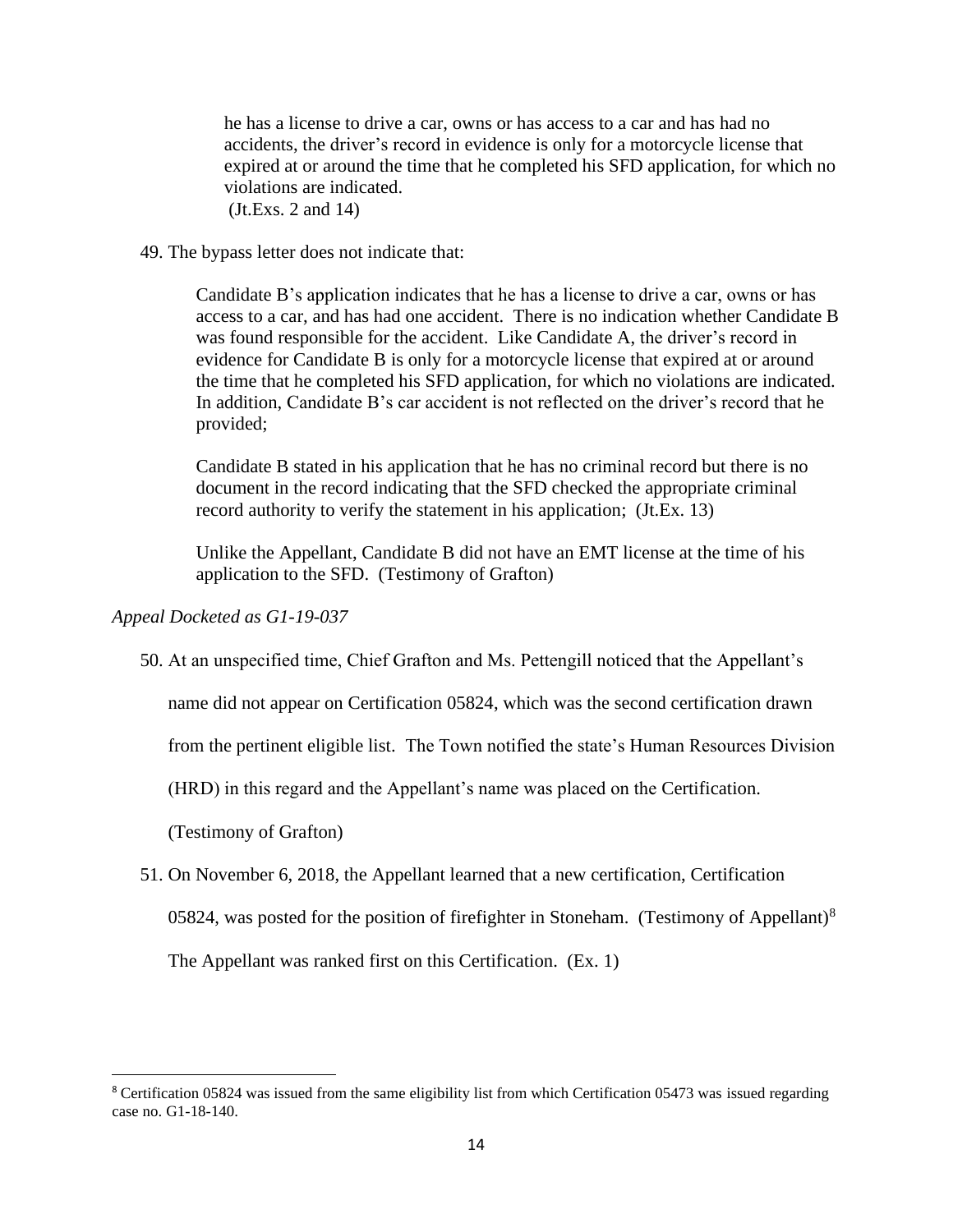- 52. On November 7, 2018, the Appellant went to Interim Town Administrator Debora Pettengill's office and signed Certification 05824. (Ex. 1) At that time, the Appellant asked Ms. Pettengill what additional information he needed to submit in order to be considered. Ms. Pettengill told the Appellant that they would be in contact with him. (Testimony of Appellant)
- 53. Thereafter, the Appellant contacted Ms. Pettengill and asked what information he needed to submit to be considered for the firefighter position and whether he would receive an interview. Ms. Pettengill told the Appellant that they would be in contact with him. (Testimony of Appellant)
- 54. The Appellant received no further information from Ms. Pettengill. (Testimony of Appellant)
- 55. It was a foregone conclusion that the Appellant was going to be bypassed in 2019.

(Testimony of Grafton)

56. On November 8, 2018, Ms. Pettengill sent an email message to James Barron at the state

Civil Service Unit within HRD. In her email message, Ms. Pettengill wrote, in part:

The Fire Chief just wants to confirm if we have to interview him again and/or bypass him again … The Chief doesn't want to do anything that could be a technicality. (Ex. 11)

Mr. Barron responded,

How recent were the transgressions he was bypassed for previously? Generally the Commission looks at issues within the past 5 years. If the department feels that something that comes up in his background check is an automatic disqualifer for consideration, and no interview is going to change that, you can bypass the candidate because of it. (Id.)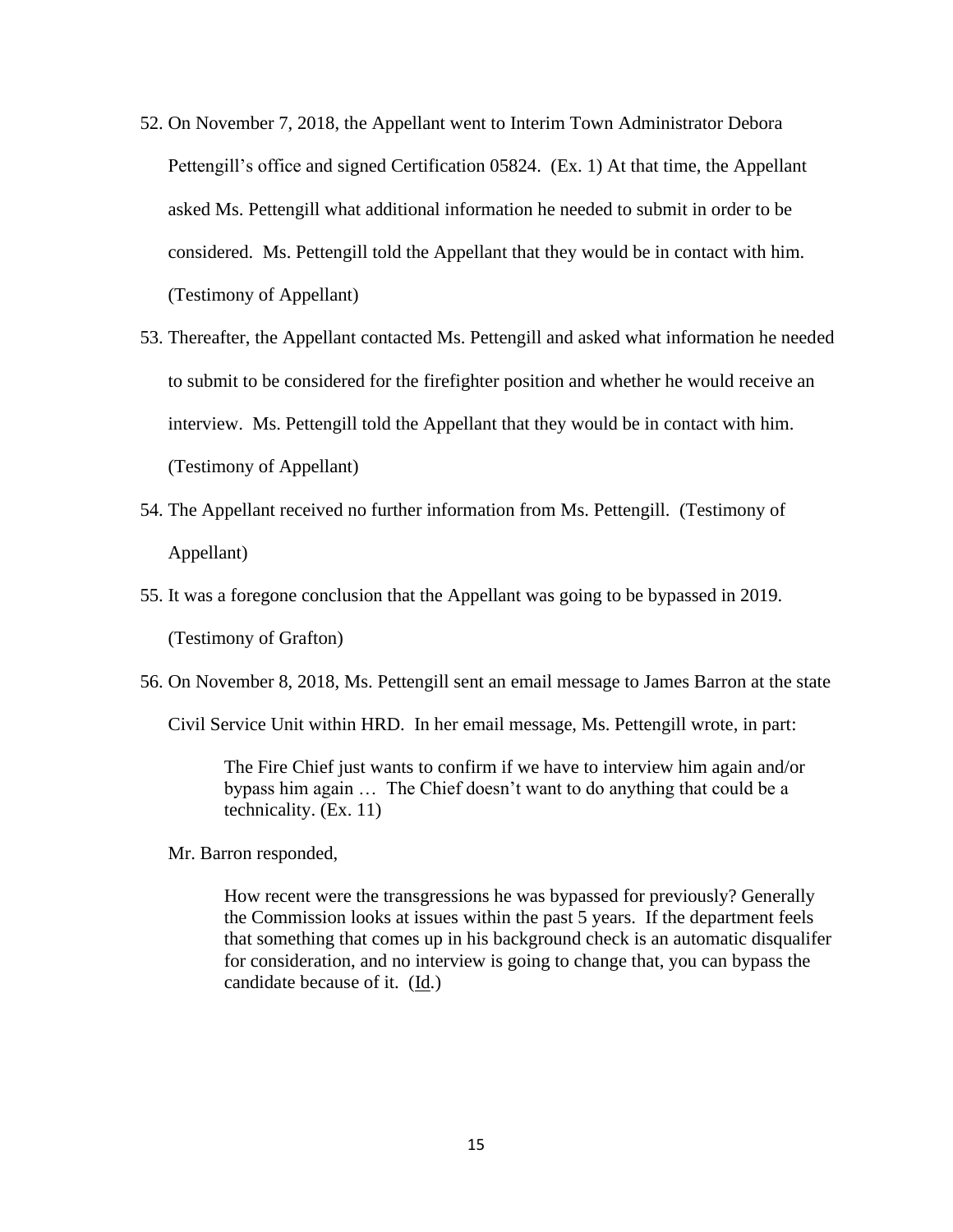- 57. Stoneham Police Chief Grafton did not see these email messages between Ms. Pettengill and HRD but understood that the Appellant would not be submitting an application, the town would not be arranging a background check of his criminal records or driving records, and Souza would not be given an interview. (Testimony of Grafton)
- 58. In addition to the Appellant, six candidates signed Certification 05824. (Ex. 1) One of the six candidates withdrew from the hiring process and one did not submit an application. The remaining four candidates (not including the Appellant) were hired and sent to the academy. One of the four candidates sent to the academy resigned. (Testimony of Grafton)
- 59. Prior to the selection of the four candidates, they were asked to complete and submit their applications, along with their driving records. (Testimony of Grafton)
- 60. On November 7, 2018, Chief Grafton, Human Resources Director Donna Gaffney, and Fire Capt. James Marshall interviewed the four candidates. (Testimony of Grafton)
- 61. On or about Nov. 13, 2018, Capt. Marshall contacted the four candidates' references. (Testimony of Grafton)
- 62. Although Chief Grafton had concerns about the candidates' driving records, he recommended to Ms. Pettengill that the four candidates be hired. (Testimony of Grafton)
- 63. The four candidates were given offers of employment subject to background checks, medical exams, physical ability tests, a review of their criminal records, and approval by the Board of Selectmen. (Ex. 21) This was the first time that offers of employment were subject to a review of the candidates' criminal records and background checks performed by the SPD. (Testimony of Grafton) However, the Town failed to produce the criminal records and background check information on the candidates who were hired.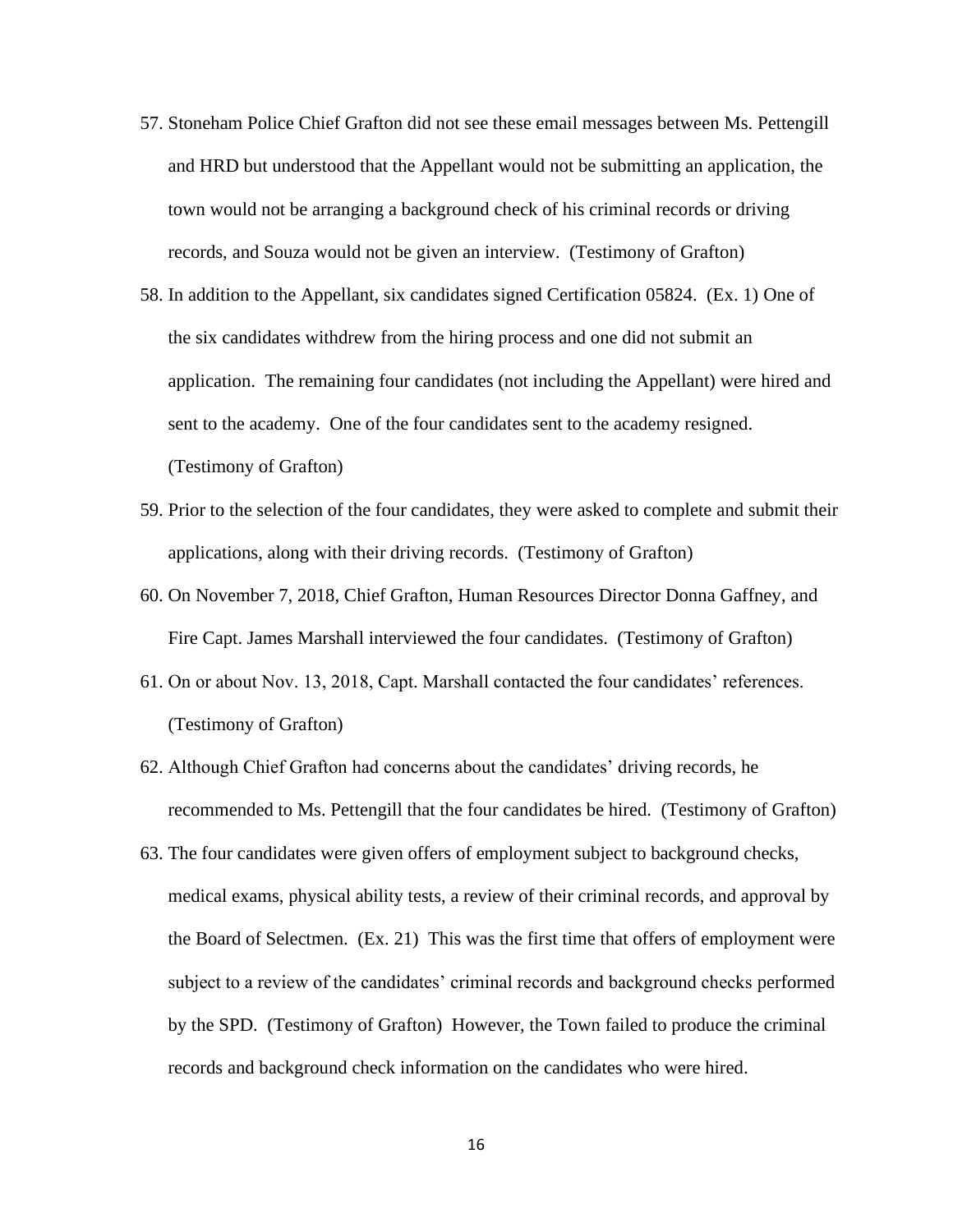- 64. In this hiring process, Chief Grafton did not review the materials that the Appellant submitted in the prior hiring process. (Testimony of Grafton)
- 65. Chief Grafton received the enhanced background investigation reports on the four (4) remaining candidates on or about November 20, 2018 from someone in the Stoneham Police Department. He either read or skimmed this information and was told that there were no problems with the four candidates. (Testimony of Grafton; *see e.g*. Ex. 16, pages 14 through 18)
- 66. Subsequently, Dennis Sheehan became the Town Administrator and hired the four (4) candidates without speaking to Chief Grafton. Chief Grafton does not know if Mr. Sheehan obtained any information about the four candidates with anyone in the Stoneham Human Resources Department before hiring them. (Testimony of Grafton)
- 67. Chief Grafton was not asked to draft a bypass letter for Mr. Sheehan, he did not provide Mr. Sheehan with the Appellant's criminal information, and he does not know what information Mr. Sheehan relied on for the Feb. 12, 2019 bypass letter that he (Mr. Sheehan) signed and sent to the Appellant. (Testimony of Grafton)
- 68. Not included in the 2019 bypass letter is the allegation in the 2018 bypass letter that the Appellant recently had been disqualified from consideration by the Cambridge Fire Department, which the Appellant credibly established here is untrue. (Ex. 2, 2018 appeal; Ex. 2, 2019 appeal; Testimony of Appellant)
- 69. Like the 2018 bypass letter, the 2019 bypass letter makes no mention of the fact that the Appellant fully disclosed his criminal record and driving record well past the 5-year period applied by Chief Grafton and other interviewers and referenced by HRD in his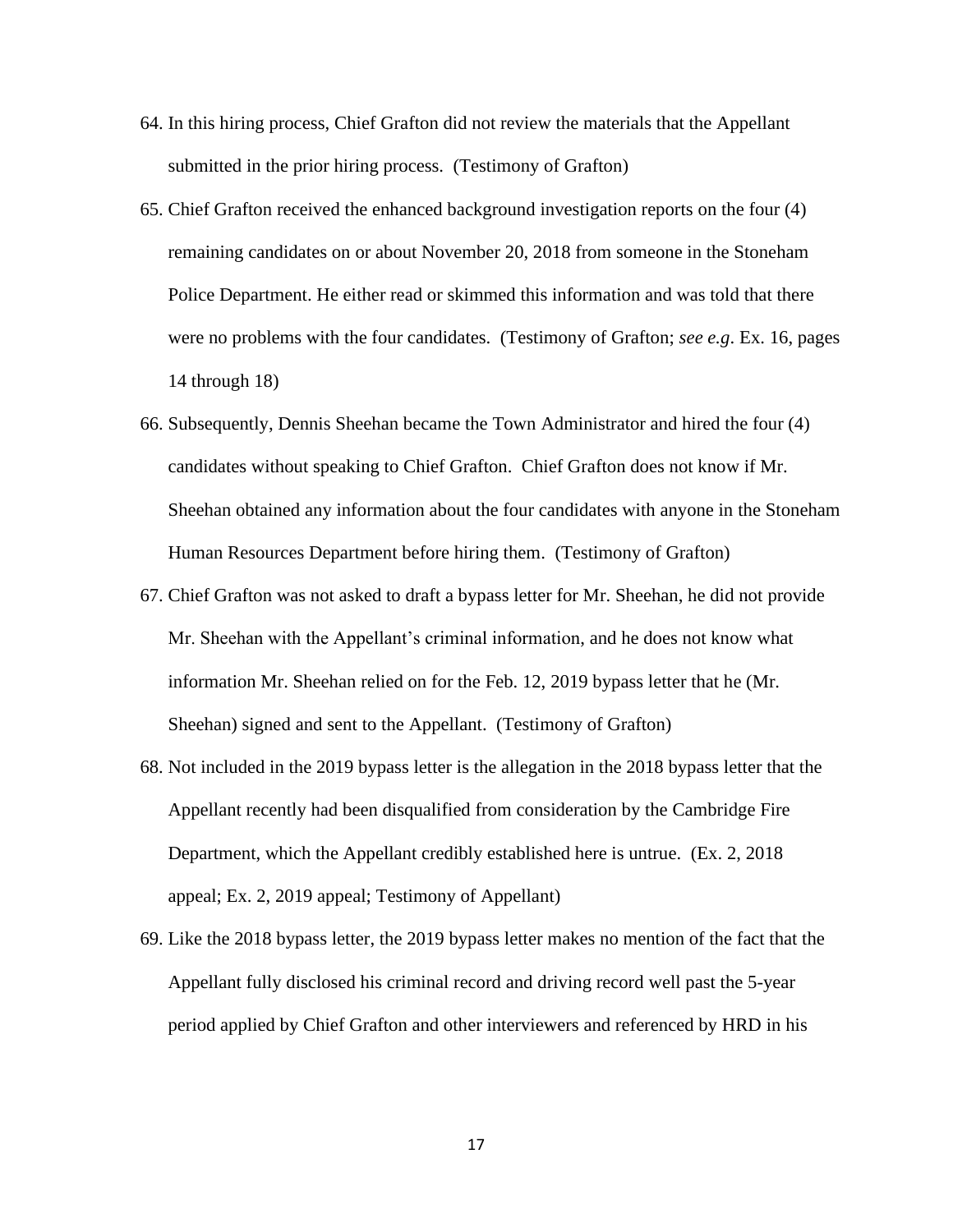application and to the SFD interviewers. (Ex. 2, 2018 appeal; Ex. 2, 2019 appeal;

Testimony of Appellant)

70. Chief Grafton indicated that although the four candidates did not appear to have a

concerning criminal or driver record, a closer look at their records at the hearing in the

2019 appeal raised questions:

Candidate 1 inconsistently stated that he graduated from Stoneham High School but also indicated that he received a GED. He wrote in his application that he was neither charged nor found responsible for motor vehicle infractions. However, his driver record produced by the SPD showed that in April 2015, he was charged with possession of liquor by a person under 21. In addition, the SPD records indicate that his criminal history data was available within Massachusetts but there is no indication that the appointing authority obtained it. (Testimony of Grafton; Ex. 14, pp. 29 and 30)

Candidate 2 misrepresented his academic status in his application to the SFD and during his interview. He indicated that he was on academic probation and suspension in 2011 (Ex. 16). But the records show that he failed out of school a second time and was suspended or placed on probation in 2012 and in 2015, events that the candidate did not disclose on his application. (Id.) In addition, this candidate had two accidents while working – one while working for a private company in 2015 and one in 2017 when he was working for the Town, for a total of three accidents. During his interview, this candidate said the accidents occurred because he "wasn't paying attention" and was "in a hurry". (Id.) Further, this candidate did not answer the application question asking if the applicant has been the subject of a restraining order. (Ex. 15)

Candidate 3 had a couple of accidents but they occurred ten years or so earlier and his license was suspended. Candidate 3 misrepresented his academic record, stating that he was on academic probation in 2009 but he was also on academic probation in 2010 and in 2017. (Ex. 18)

Candidate 4 had a surchargeable accident in 2017. (Testimony of Grafton) In addition, he is the former Chief's son and Chief Grafton has known Candidate 4 since he (Candidate 4) was a little boy. In his application essay, Candidate 4 wrote, in part, "One of the questions in the application package asked do you know anyone at the SFD, my answer was too many to list. I have worked out with many members of the SFD in the basement of the fire station, helped a couple of times at the annual "touch a truck" events, collected for MDA as a youngster, and had had many meals with the firefighters. I guess you could say I took advantage of the connection you have when your dad is a member of the Fire department". (Ex. 19)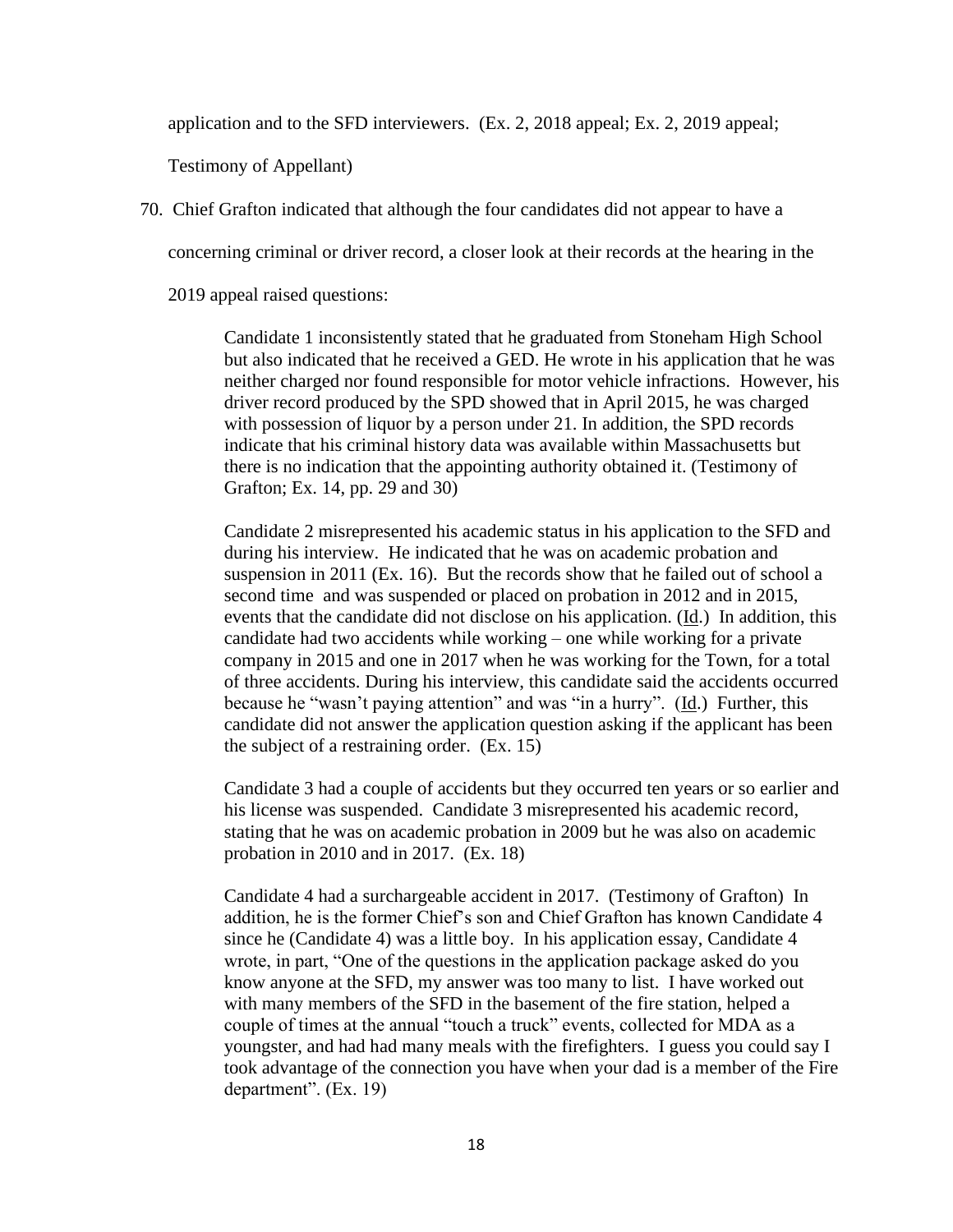The Town did not provide the Candidates' criminal records so that they could be compared with the Appellant's record.

71. Chief Grafton knew the Appellant's parents because the Appellant's father came to thank the SFD for their response to an accident where his wife was hurt. However, the only time Chief Grafton met the Appellant was when the Appellant provided pest control services at the Chief's house on one occasion. (Testimony of Grafton)

#### *Applicable Law*

The fundamental purpose of the civil service system is to guard against political considerations, favoritism, and bias in governmental hiring and promotion. The commission is charged with ensuring that the system operates on "[b]asic merit principles." Massachusetts Assn. of Minority Law Enforcement Officers v. Abban, 434 Mass. at 259, citing Cambridge v. Civil Serv. Comm'n., 43 Mass.App.Ct. 300, 304. "Basic merit principles" means, among other things, "assuring fair treatment of all applicants and employees in all aspects of personnel administration" and protecting employees from "arbitrary and capricious actions." G.L. c. 31, § 1.

The role of the Civil Service Commission is to determine "whether the Appointing Authority has sustained its burden of proving that there was reasonable justification for the action taken by the appointing authority." Cambridge at 304. Reasonable justification means the Appointing Authority's actions were based on adequate reasons supported by credible evidence, when weighed by an unprejudiced mind, guided by common sense and by correct rules of law. Selectmen of Wakefield v. Judge of First Dist. Ct. of E. Middlesex, 262 Mass. 477, 482 (1928). Commissioners of Civil Service v. Municipal Ct. of the City of Boston, 359 Mass. 214 (1971).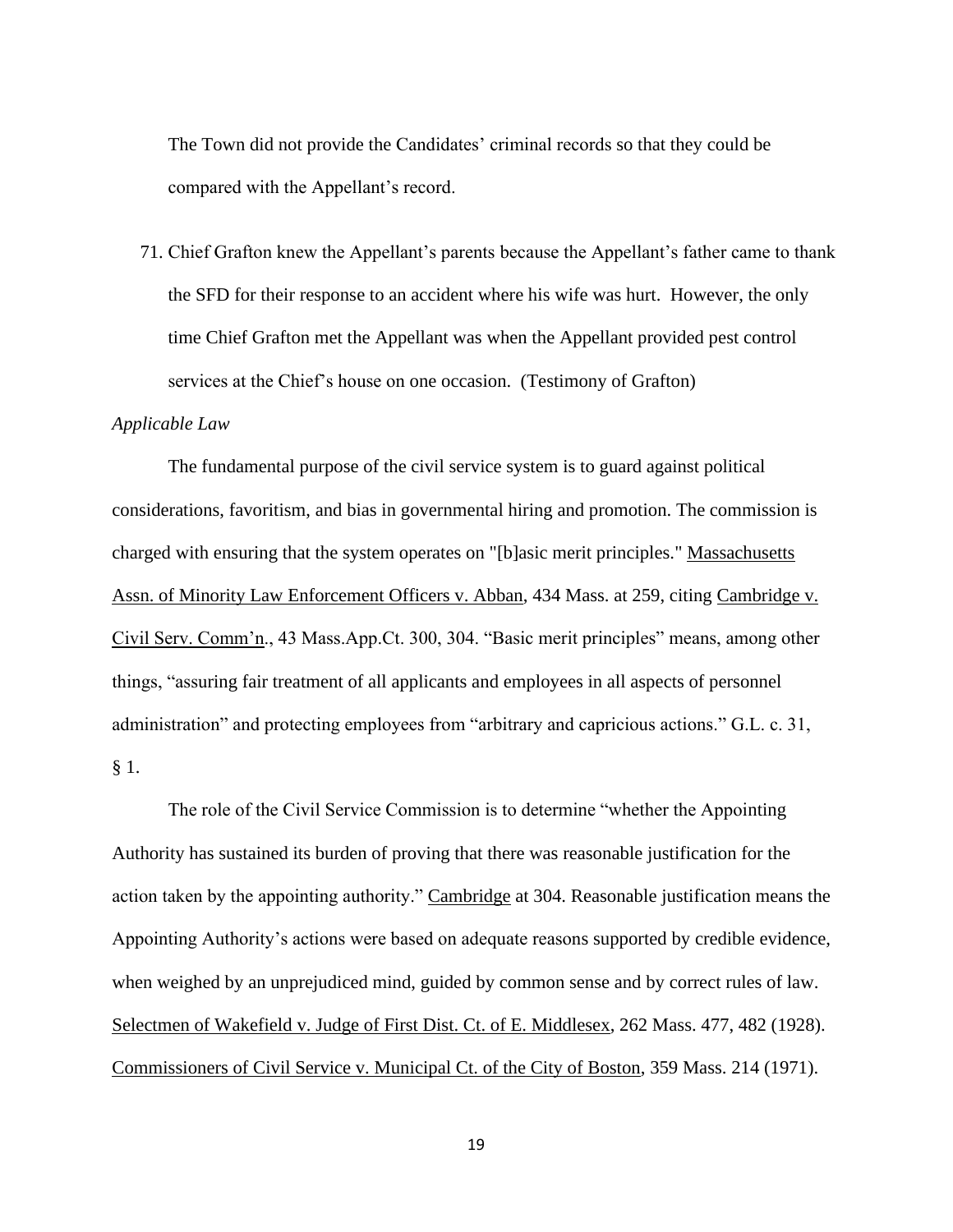The Commission's role, while important, is relatively narrow in scope: reviewing the legitimacy and reasonableness of the appointing authority's actions [City of Beverly v. Civil Service Comm'n, 78 Mass. App. Ct. 182, 189, 190-191 (2010), citing Falmouth v. Civil Serv. Comm'n, 447 Mass. 814, 824-826 (2006)] and ensuring that the appointing authority conducted an "impartial and reasonably thorough review" of the applicant. Beverly, ibid.

The Commission owes "substantial deference" to the appointing authority's exercise of judgment in determining whether there was "reasonable justification" shown (Beverly, supra, citing Cambridge at 305, and cases cited). However, when the reasons for bypass relate to alleged misconduct, the appointing authority is entitled to such discretion "only if it demonstrates that the misconduct occurred by a preponderance of the evidence." Boston Police Dep't v. Civ. Serv. Comm'n & Michael Gannon, 483 Mass. 461 (2019), citing Cambridge at 305. *Analysis* 

After carefully reviewing the entire record regarding both appeals at issue here, I find that the Respondent has failed to establish by a preponderance of the evidence that it had reasonable justification to bypass the Appellant in both 2018 and 2019. At the heart of both appeals is: (1) a fatally flawed hiring process; and (2) the Respondent's failure at the hearings to produce either documentary or testamentary evidence of the manner in which the appointing authority rendered its hiring decisions. All candidates are entitled to a process that adheres to civil service basic merit principles and is capable of review.

## The 2018 Appeal

The Respondent has not established by a preponderance of the evidence that it had reasonable justification for bypassing the Appellant in the 2018 hiring process.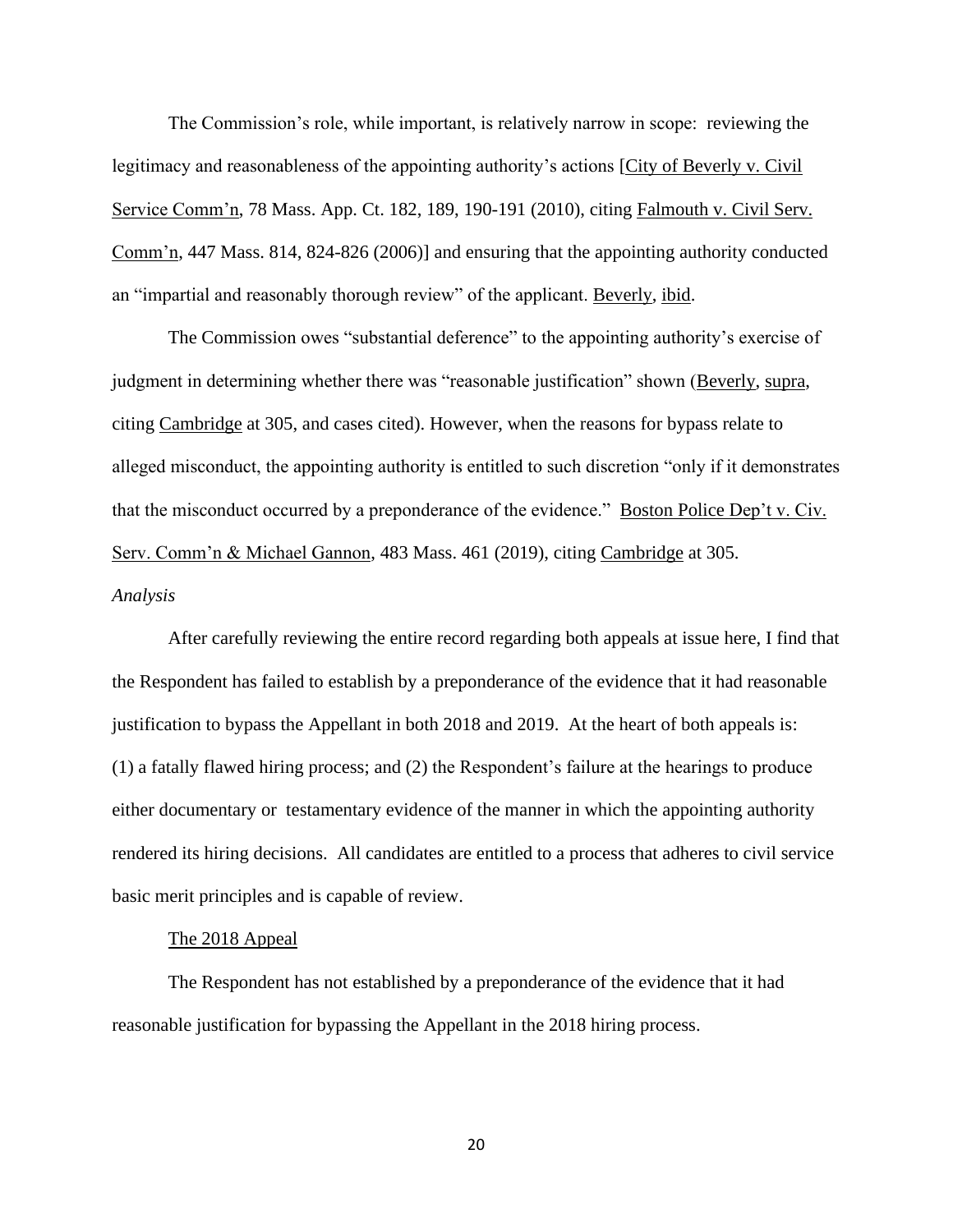As a Stoneham firefighter candidate in 2018, the Appellant brought with him a wealth of applicable experience, knowledge, achievements, and dedication. While still in high school, the Appellant enlisted in the Marines and served in the Marines after high school from 2005 to 2011. As a Marine, the Appellant received fire and hazardous materials-related training. During his active-duty service in Kuwait, the Appellant was a squad leader of 12 Marines and he trained foreign forces of 200 to 1,000 people. During his service, the Appellant was appointed to the position of Presidential support duty, protecting then-President Bush from the White House to overseas. He received the Good Conduct Medal for his service from 2006 to 2009 for "exemplary personal and professional conduct." When the Appellant's service ended in 2011, he began working at a pest control company, where he was still working seven years later when he applied to the SFD in 2018 and where he had been promoted to Supervisor. In addition to his job, in 2011 and 2012 the Appellant was enrolled at Bunker Hill Community College (BHCC) to expand his knowledge of fire service. Boosting his related training as a Marine, the Appellant took courses at BHCC on Principles of Fire Safety, Hazardous Material Chemistry, Fire Prevention and Fire Protection Hydraulics and he earned his EMT certification. Further, the Appellant earned a number of certificates from the Federal Emergency Management Agency and Red Cross courses directly related to firefighting. In 2012, the Appellant also managed to join the Marine Reserves, where he has since become a Sergeant, with the responsibility for training and mentoring junior Marines.

In addition to his many significant accomplishments, the Appellant has been forthcoming both in his application and at his interview about mistakes he made (in a short period following his honorable discharge from the Marines) involving arrests in 2011 and 2013 and an OUI in 2011. In its bypass letter, the Respondent distorted these mistakes and relied on them to the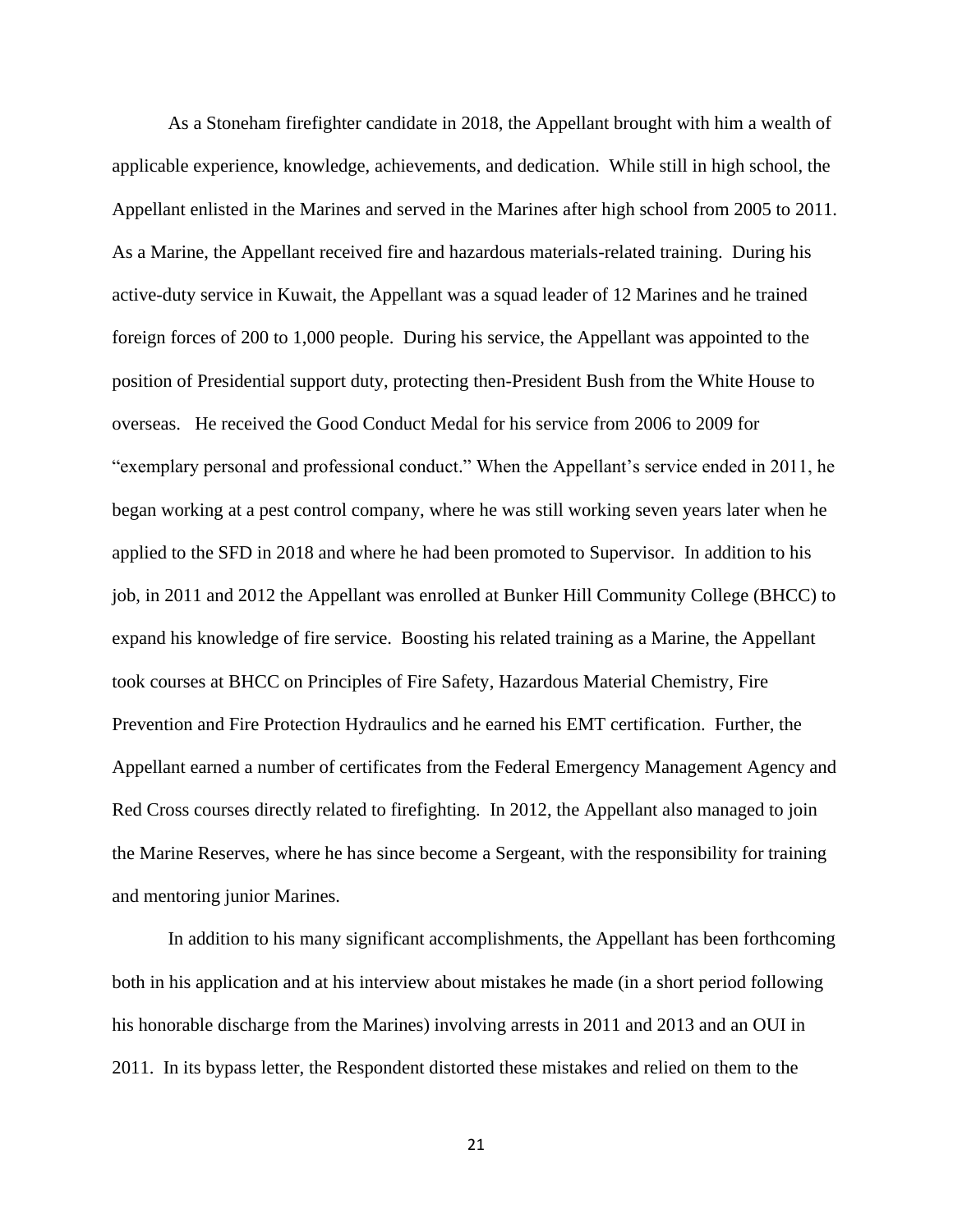exclusion of his many accomplishments. The record shows that both of the Appellant's 2011 and 2013 arrests resulted in pretrial dismissals of all charges and that his license had been suspended only temporarily as a result of the California first-offense OUI. Following these events, the Appellant significantly reduced his alcohol consumption and changed his lifestyle and there have been no such incidents since 2013. The SFD application indicates that the OUI and two arrests do not even qualify as criminal records. The Appellant was so forthcoming in his application that he mistakenly answered "yes", that he had been the subject of a civil abuse prevention order when he was not. The Appellant disclosed his driver's record back to 2004 in his application and the bypass letter relied on his 14-year-old record even though Chief Grafton considers the driver record check to properly cover only the last five years. The Appellant's driver record for the prior 5-year period was limited to two accidents and a ticket regarding the size of a trailer the Appellant was driving. The "larceny" charge against the Appellant while he was in the Marines turned out to be a 2-day restriction to base related to a broken microwave oven and is of no consequence given his superior military service. The Police Chief's denial of the Appellant's request for an LTC is based on the Appellant's criminal charges five years or more that were dismissed. The Appellant's application to the Cambridge Fire Department was not disqualified; he withdrew. The Appellant gave the Stoneham interviewers all the related records in his possession and answered the interviewers' questions to their satisfaction and, based on the information the Appellant provided throughout the hiring process and his superior interview performance, they recommended his hiring unanimously.

When, as here, those delegated with the responsibility for reviewing candidates recommend a candidate for appointment, and the appointing authority overrules that recommendation, there needs to be something in the record to establish the reasons therefor.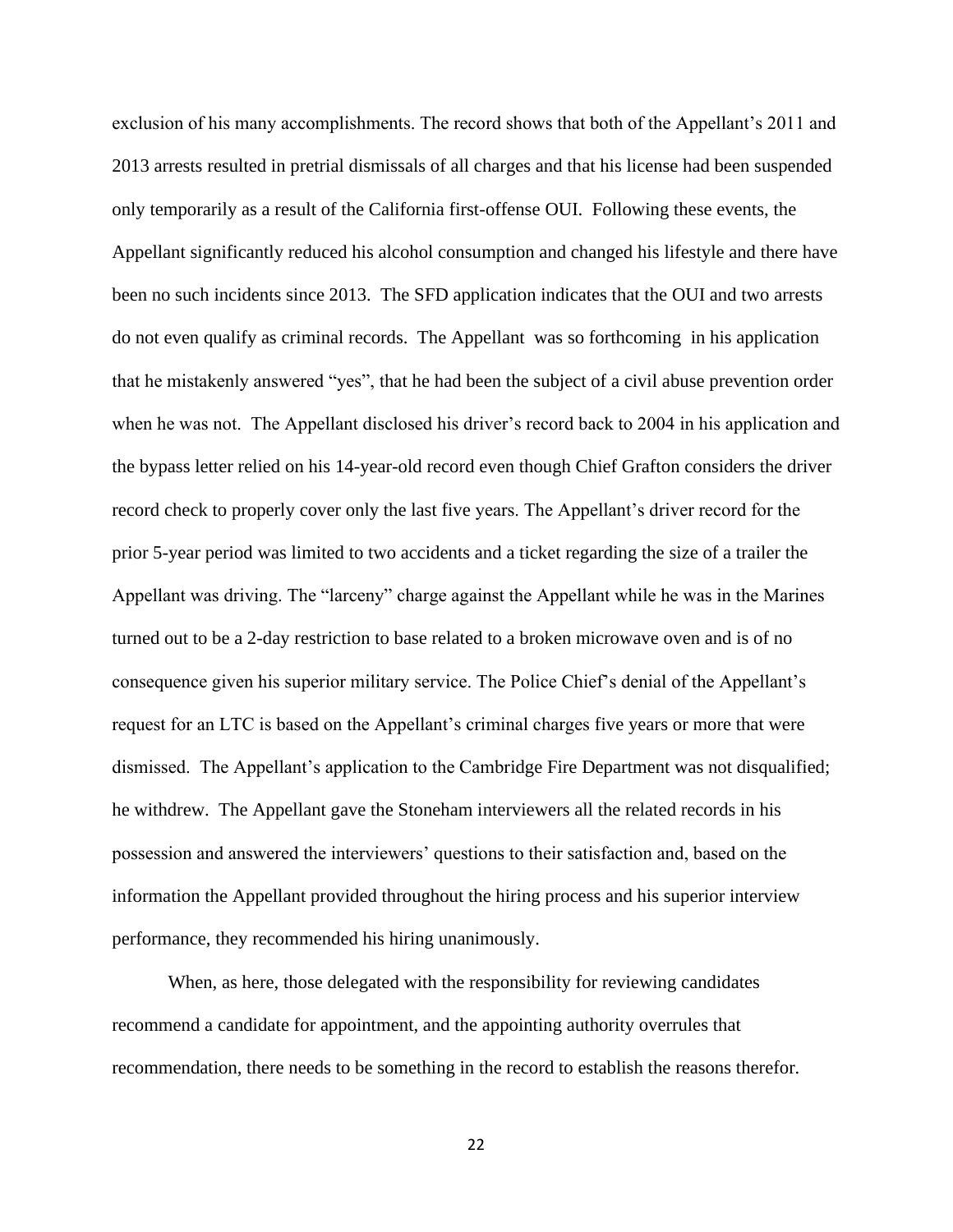Those reasons are lacking here. In addition, the only information in the record about the criminal and driver records of the two candidates who bypassed the Appellant in 2018 is the bypass letter sent to the Appellant which states, summarily, that neither of the other two candidates had a criminal record and that one of them had no driver record incidents of concern. Further, the only insight we have to the Town Administrator's bypass decision of the Appellant is Chief Grafton's hearsay statement at the hearing that the Town Administrator, at an unknown time and place, told the Chief to take a better look.

There are also a number of other significant shortcomings that undermine the appointing authority's case. For example, the appointing authority conducted an interview before checking the Appellant's criminal record,<sup>9</sup> his drivers record, and his references. It is true that the Appellant was forthcoming about his criminal and driver records in both his application and at his interview. <sup>10</sup> However, G.L. c. 6, § 171A specifically requires appointing authorities to notify candidates in writing if they have found criminal matters that may affect their hiring decision, which the Respondent did not do.<sup>11</sup> Furthermore, although the interviewers kept notes of their reactions at the Appellant's interview and their favorable notes of the Appellant's

<sup>&</sup>lt;sup>9</sup> In view of other grounds for disapproving these bypasses, the Commission need not address here the issue of whether the appointing authority properly considered information regarding any dismissed criminal charges involving the Appellant given general statutory restrictions on employers' access to criminal offender record information.

 $10$  In fact, the Appellant was so forthcoming in his application that he mistakenly answered "yes", that he had been the subject of a domestic abuse restraining court order. The record shows, however, that he was not the subject of such a restraining order. Rather, following the arrest in one case a condition of his release from arrest was to remain away from his then-wife. However, the court removed that condition from the orders one month later before the case was dismissed.

 $11$  In fact, in 2018 it appears that the Town Human Resources Department supposedly conducted the criminal record check, although there is no documentation of such check. Further, it was suggested that the Human Resources Department also checked the candidates' driver records. However, the Town's Firefighter application form specifically states that the candidates are responsible for producing their driver records. Further confounding this case is that the driver records produced by the two candidates who bypassed the Appellant in the 2018 hiring process were apparently their motorcycle license records, which included no record of infractions, even though these two candidates submitted information with their applications indicating that they also had licenses to drive a car, for which they did not produce corresponding records.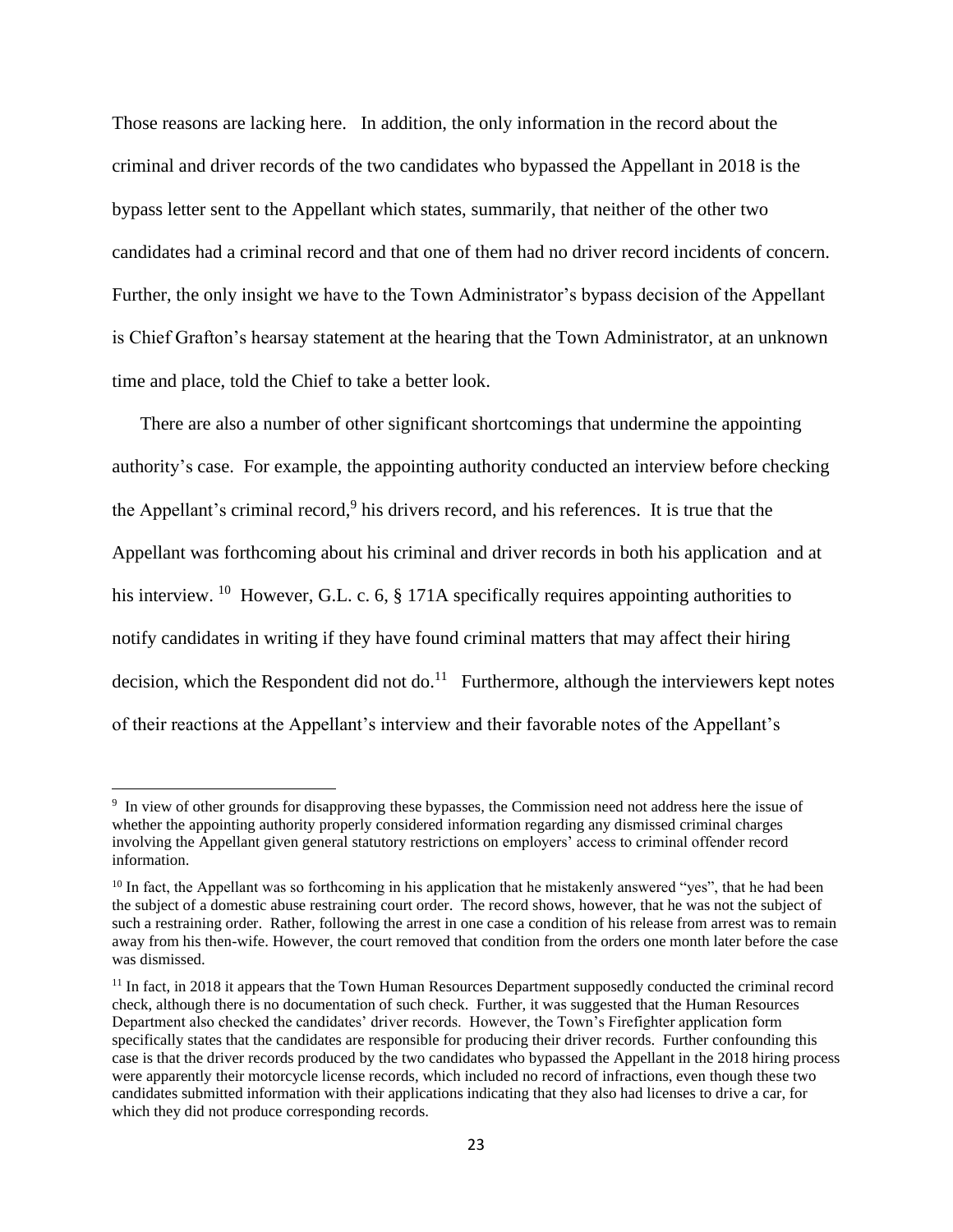interview are in the record, the interview notes of the two candidates that were hired are not in the record and so there is no way to compare at a minimum the interviewers' contemporaneous impressions of all of the candidate finalists. In fact, the only information in the record about the other candidates' interviews is an unsupported statement in the bypass letter asserting that the other candidates' interviews were "excellent" or "outstanding".

In sum, a reasonably thorough review was done by the interview panel and they recommended the Appellant but there is no evidence that the Town Administrator did a thorough review and he certainly did not sit and talk with the Appellant as the interview panel did.

#### The 2019 Appeal

The Town's hiring process fared no better in 2019 because (1) it continued the flawed process it used in 2018 with the exception that it, for the first time, it included what it referred to as a background check of the candidates, which background check was conducted by the Stoneham Police Department; and (2) it gave no consideration to the Appellant. That said, as Chief Grafton stated in his testimony, the Appellant's bypass in 2019 was a foregone conclusion. When the 2019 Certification was issued to the Town and the Appellant found out about it, he went to the appropriate Town office and signed the Certification. However, as soon as he did so, Ms. Pettengill, the Town's Human Resources Director, contacted HRD to ask if the Town was obliged to interview the Appellant because his name appeared on the 2019 Certification. The Appellant received no further consideration and there is no information in the record regarding the criminal and driver records of the selected candidates. Most significantly, the Town Administrator in 2019 relied on the decision of the 2018 Town Administrator, who, as stated above, never conducted a thorough review. In those circumstances, where there was no justification for the first bypass, there can be no justification for the second bypass. In addition,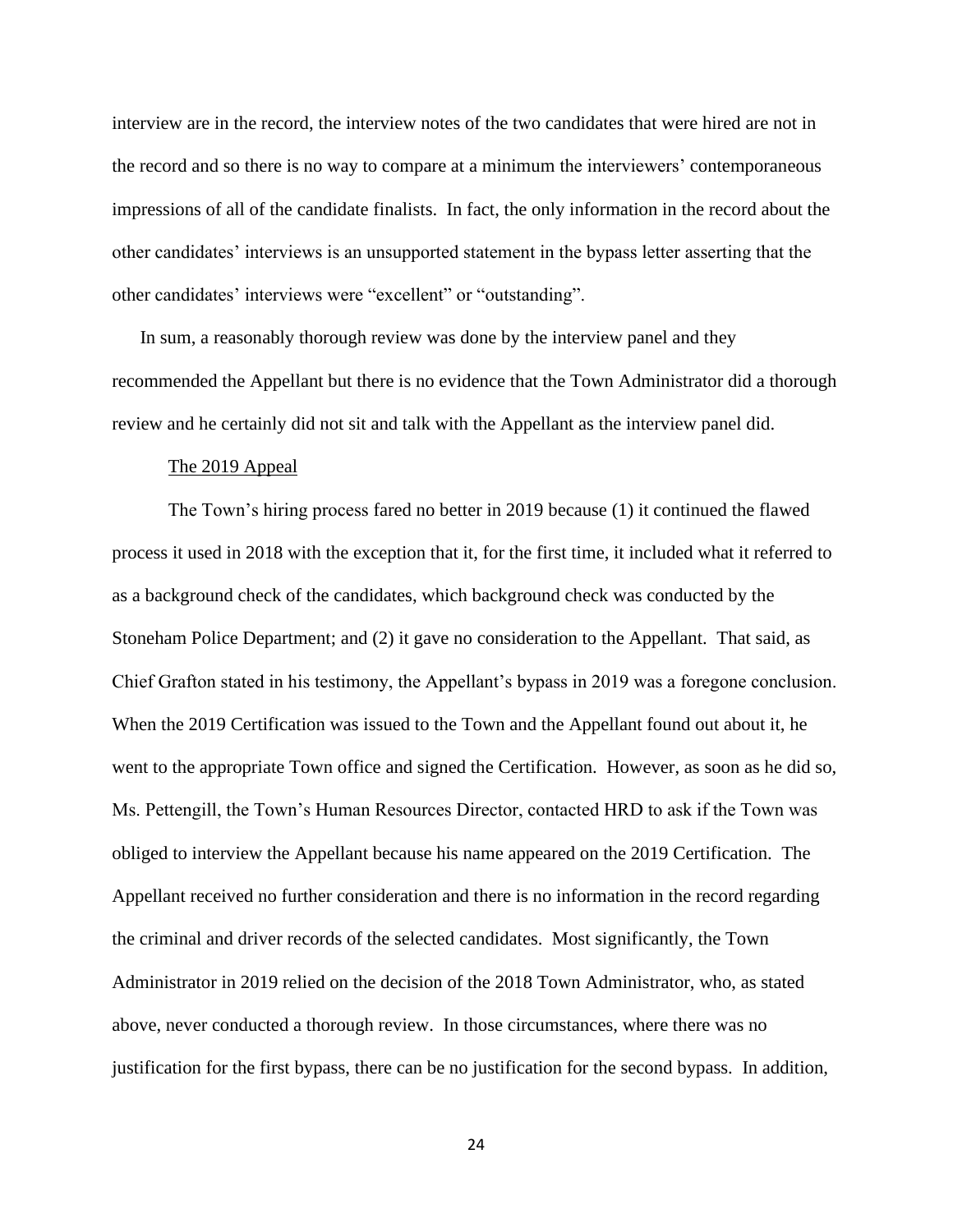given the passage of time between the Appellant's mistakes and his firefighter application, he deserves a fresh look.

#### Conclusion

For all of the above reasons, the Appellant's appeals under Docket Nos. G1-18-140 and G1-19-037 are hereby *allowed*.

Pursuant to its authority under Chapter 310 of the Acts of 1993, the Commission hereby orders the state's Human Resources Division and/or the Town of Stoneham in its delegated capacity to take the following actions:

1. Place the name of Brian Souza at the top of the next Certification issued to the Town of Stoneham for position of permanent fulltime firefighter until such time as he is appointed or bypassed;

2. If Mr. Souza is appointed, he shall receive the same civil service seniority date as those candidates appointed from Certification No. 05473. This retroactive civil service seniority date is related solely to civil service seniority and is not intended to provide the Appellant with any additional compensation or benefits, including creditable time towards retirement.

Civil Service Commission

*/s/ Cynthia A. Ittleman* Cynthia A. Ittleman Commissioner

By vote of the Civil Service Commission (Bowman, Chair; Camuso, Ittleman, Stein and Tivnan, Commissioners) on October 21, 2021.

Either party may file a motion for reconsideration within ten days of the receipt of this Commission order or decision. Under the pertinent provisions of the Code of Mass. Regulations, 801 CMR 1.01(7)(l), the motion must identify a clerical or mechanical error in this order or decision or a significant factor the Agency or the Presiding Officer may have overlooked in deciding the case. A motion for reconsideration does not toll the statutorily prescribed thirty-day time limit for seeking judicial review of this Commission order or decision.